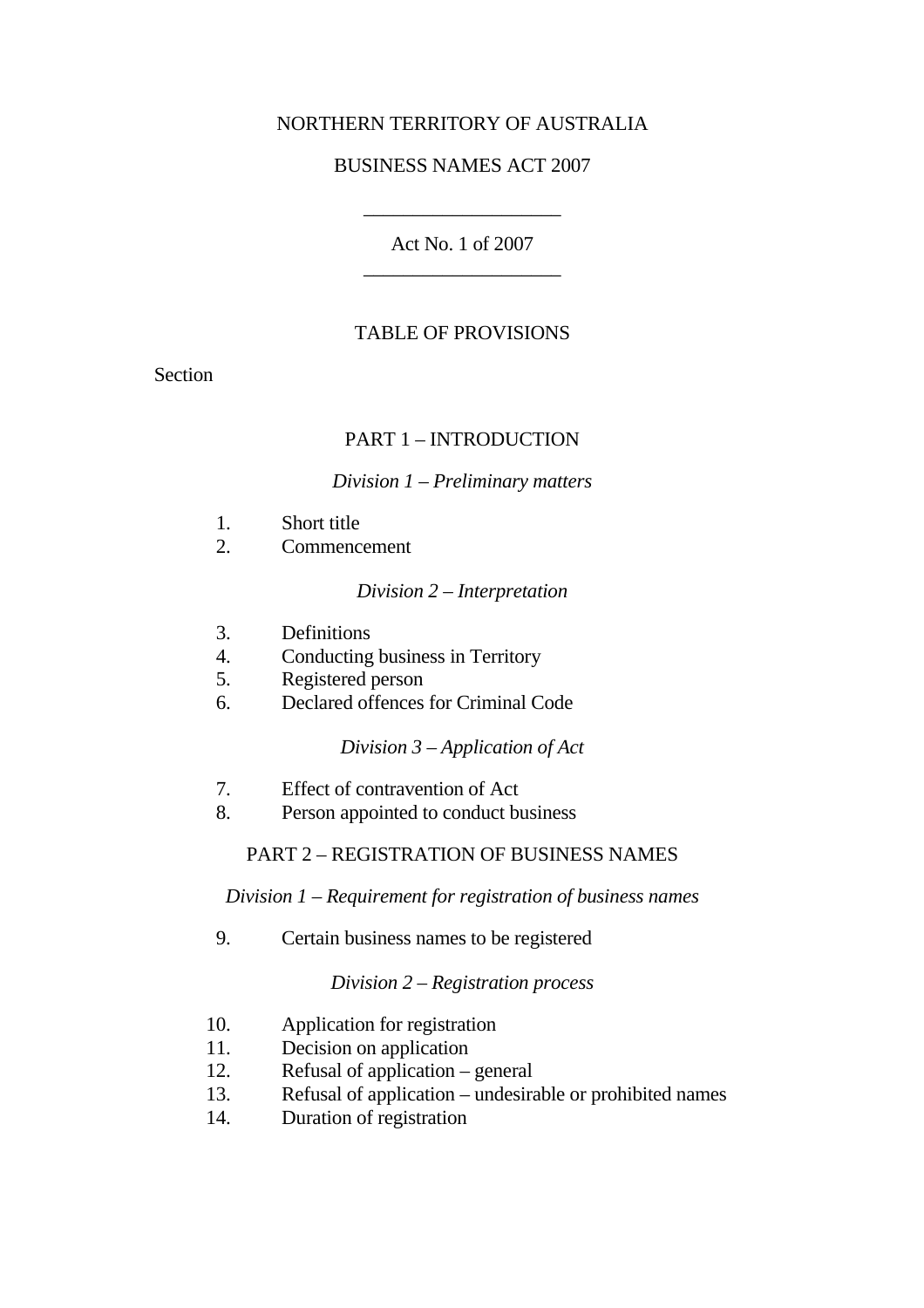#### *Division 3 – Renewal of registration*

- 15. Notice of renewal
- 16. Application for renewal of registration
- 17. Renewal of registration
- 18. Re-using expired business name

#### *Division 4 – Change in particulars of registration*

- 19. Notice of change in particulars
- 20. Notice of ceasing to conduct business under name

*Division 5 – Use and display of business name* 

- 21. Display of business name
- 22. Display of certificate of registration

#### *Division 6 – Notices and information*

- 23. Signing of notices
- 24. Commissioner may require statutory declaration
- 25. Commissioner may require information or document

*Division 7 – Cancellation of registration* 

- 26. Registered person not conducting business under business name
- 27. Failure to give notice of change in particulars
- 28. Undesirable or prohibited name
- 29. Deregistered corporation
- 30. Notice of cancellation
- 31. Re-using expired business name
- 32. Revocation of cancellation

#### PART 3 – LEGAL PROCEEDINGS AND EVIDENTIARY MATTERS

#### *Division 1 – Appeals*

- 33. Who may appeal
- 34. Hearing procedure
- 35. Operation and implementation of decision
- 36. Decision on appeal
- 37. Costs

#### *Division 2 – Offences*

- 38. Misleading information
- 39. Misleading documents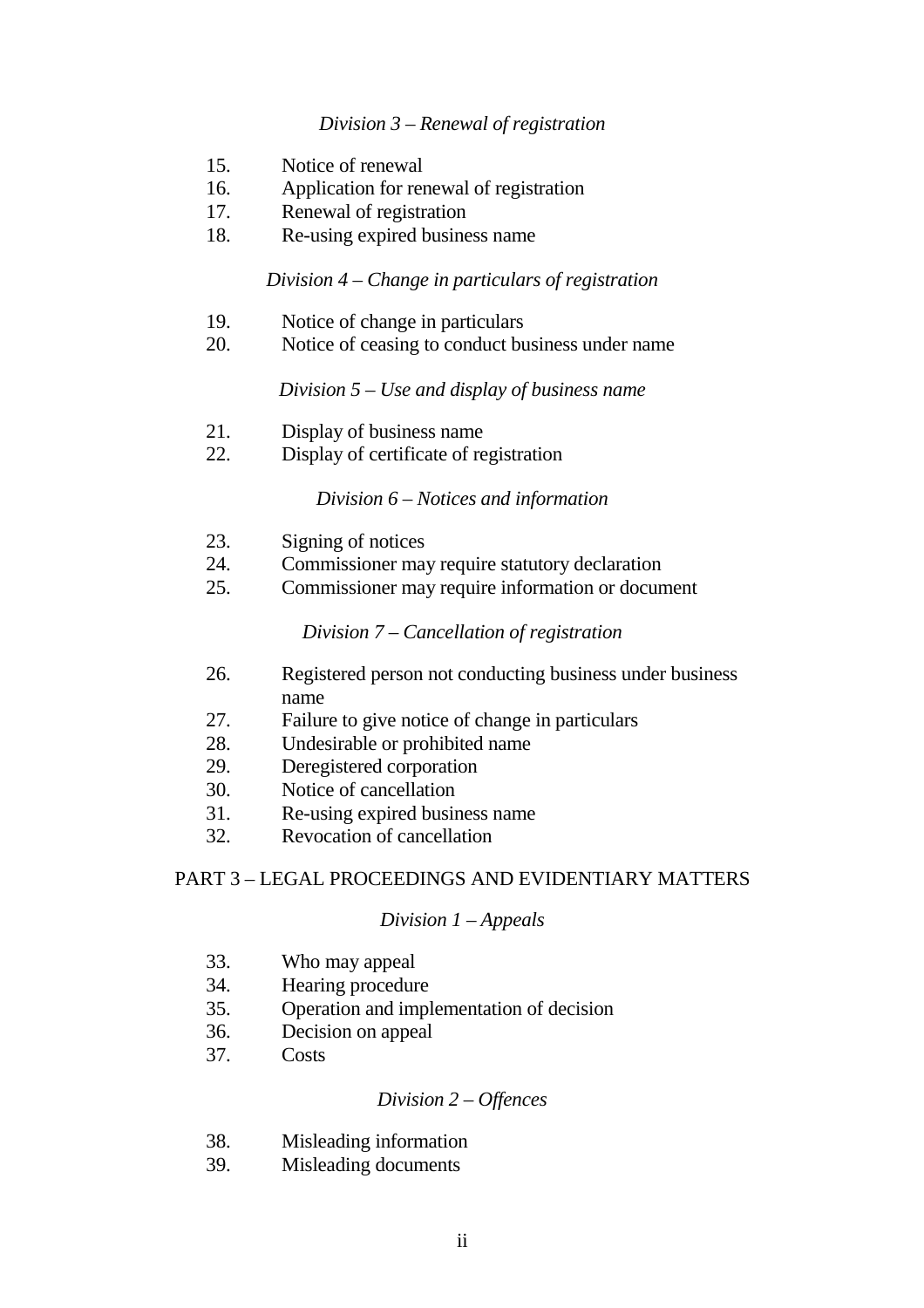- 40. Liability of executive officers of corporations
- 41. Confidential information
- 42. Default penalty

#### *Division 3 – Evidentiary matters*

- 43. Evidence of conducting business under name
- 44. Judicial notice
- 45. Evidence of registration or non-registration

#### *Division 4 – General matters*

- 46. Proceedings against persons under business name
- 47. Disability of persons in default

## PART 4 – ADMINISTRATIVE MATTERS

- 48. Prohibited names
- 49. Register of business names
- 50. Public access to register
- 51. Commissioner may correct errors
- 52. Duplicate certificate of registration
- 53. Approved forms

#### PART 5 – MISCELLANEOUS MATTERS

54. Regulations

## PART 6 – REPEALS AND TRANSITIONAL MATTERS FOR *BUSINESS NAMES ACT 2007*

#### *Division 1 – Repeals*

55. Repeals

#### *Division 2 – Transitional matters*

- 56. Definitions
- 57. Register
- 58. Registered business names
- 59. Certificate of registration
- 60. Application for registration or renewal of registration
- 61. Resident agents
- 62. General transitional provision
- 63. *Interpretation Act* not affected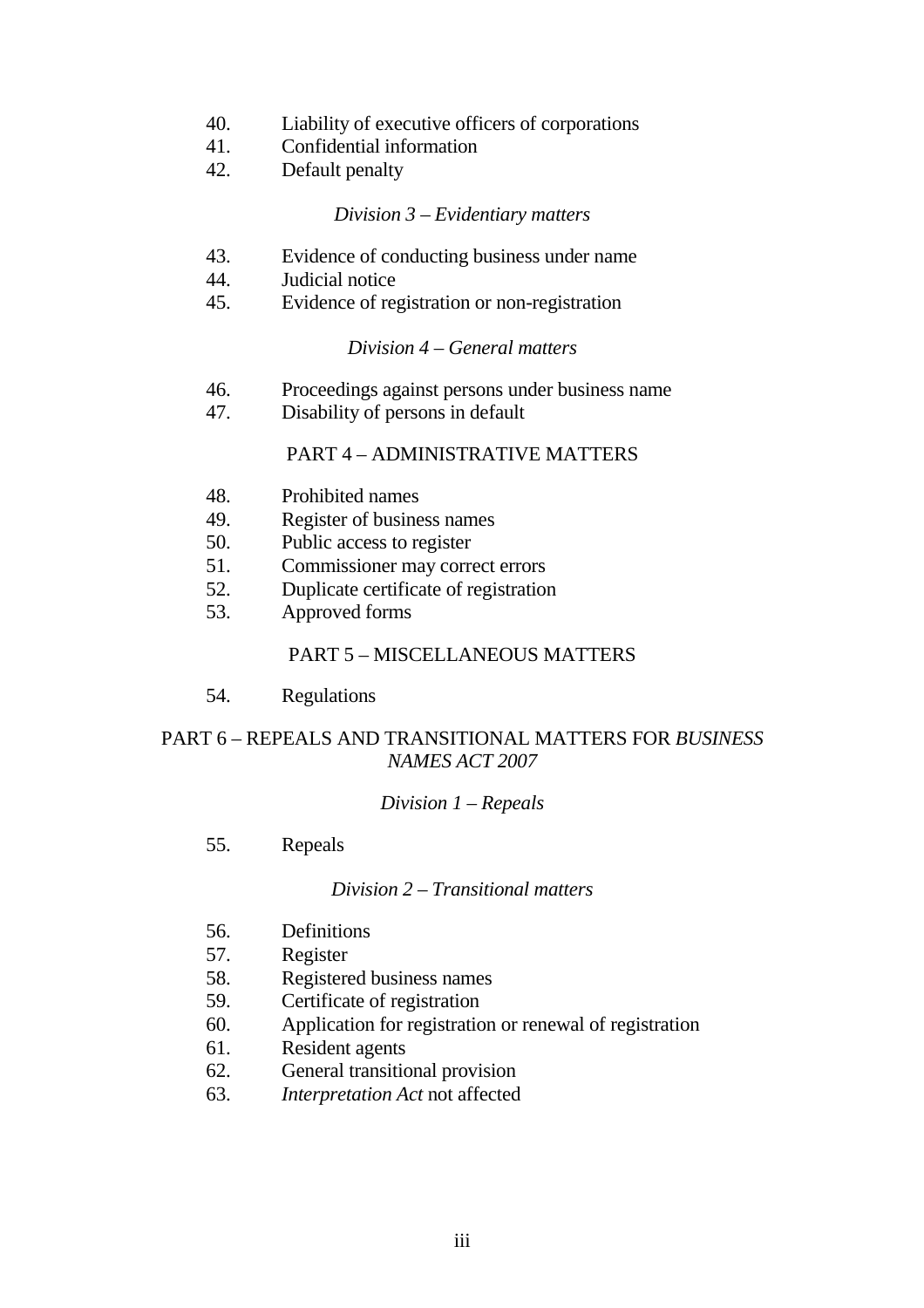#### PART 7 – CONSEQUENTIAL AMENDMENTS

*Division 1 – Amendment of Acts*

*Subdivision 1 – Companies (Unclaimed Assets and Moneys) Act*

- 64. Act amended
- 65. Amendment of section 5 (Definitions)
- 66. Amendment of section 6 (Unclaimed assets in hands of liquidator)

*Subdivision 2 – Partnership Act* 

- 67. Act amended
- 68. Amendment of section 57 (Registration)

*Division 2 – Amendment of subordinate legislation* 

*Subdivision 1 – Consumer Affairs and Fair Trading (Travel Agents) Regulations* 

- 69. Regulations amended
- 70. Amendment of regulation 3 (Application for licence)
- 71. Amendment of Schedule 1

*Subdivision 2 – Local Court Rules* 

- 72. Rules amended
- 73. Amendment of rule 1.09 (Definitions)
- 74. Amendment of rule 6.05 (Personal service on firm or company)

*Subdivision 3 – Private Security (Security Firms) Regulations* 

- 75. Regulations amended
- 76. Amendment of Schedule

*Subdivision 4 – Small Claims Rules* 

- 77. Rules amended
- 78. Amendment of rule 1.06 (Definitions)
- 79. Amendment of rule 6.05 (Personal service on firm or company)
- 80. Amendment of Schedule 1

*Subdivision 5 – Work Health Court Rules* 

- 81. Rules amended
- 82. Amendment of rule 1.08 (Interpretation)
- 83. Amendment of rule 4.05 (Personal service on firm or company)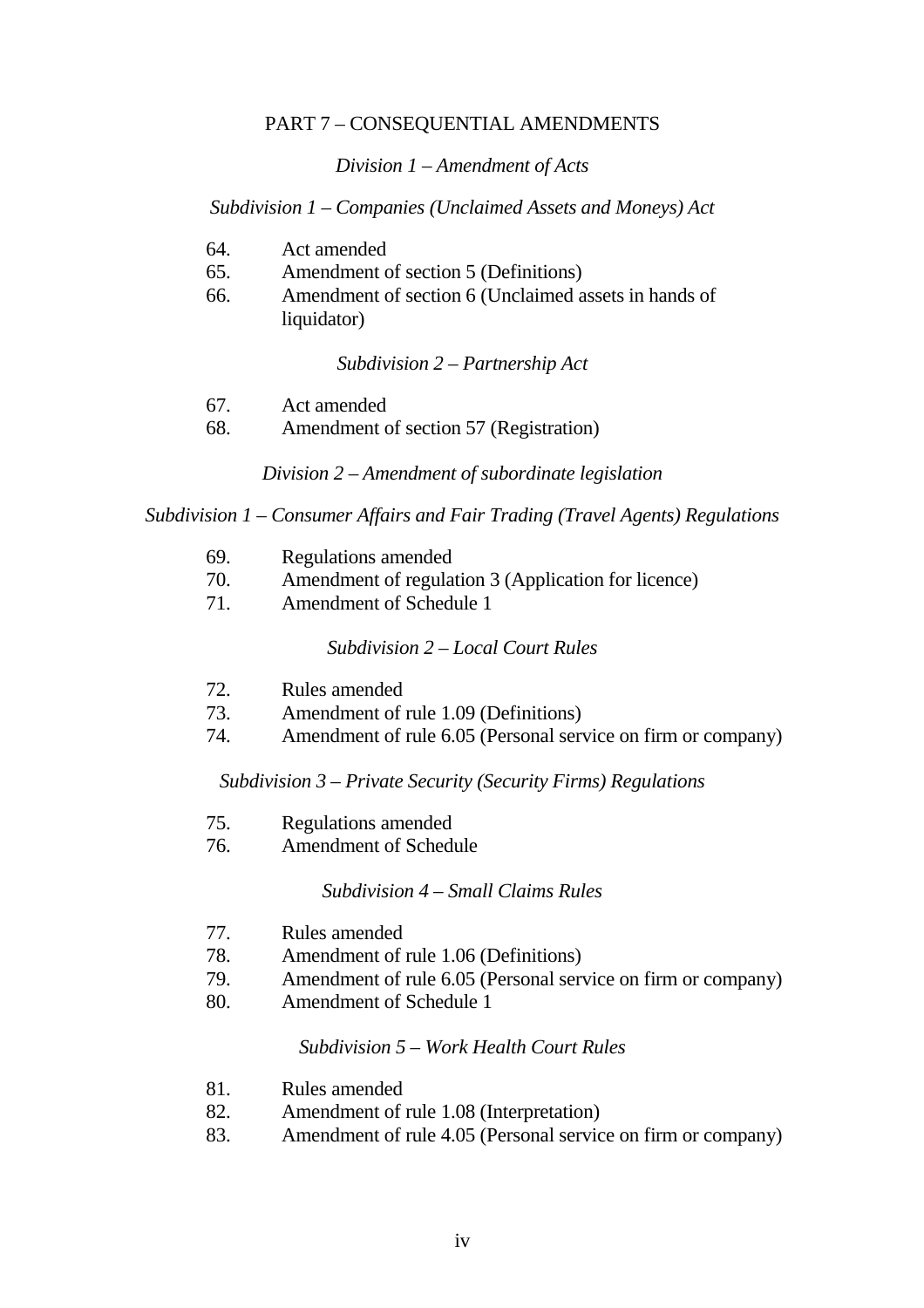*Division 3 – Expiry of Part* 

84. Expiry

# SCHEDULE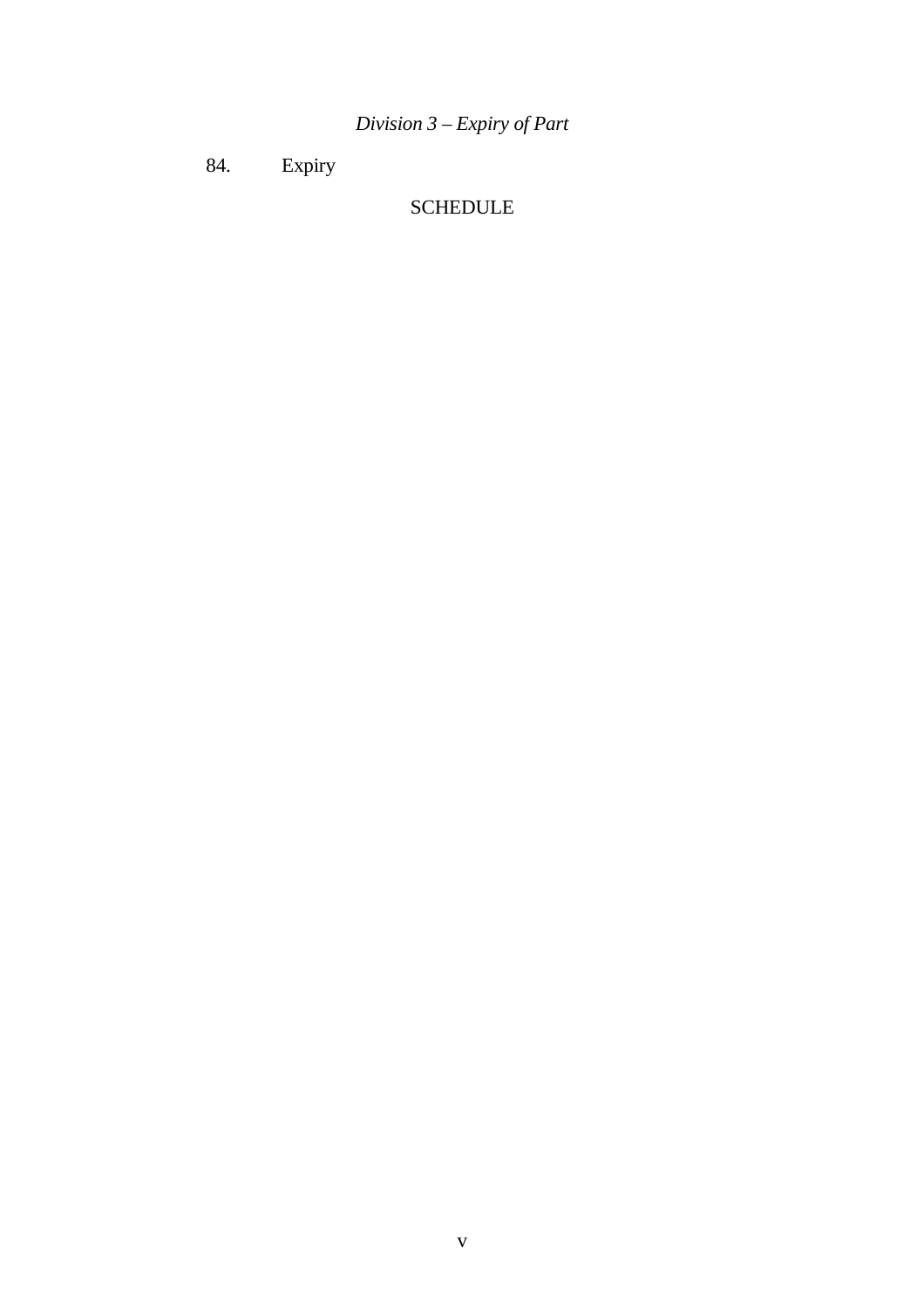

Act No. 1 of 2007 \_\_\_\_\_\_\_\_\_\_\_\_\_\_\_\_\_\_\_\_

# **AN ACT**

about the registration of business names

[*Assented to 8 March 2007*] [*Second reading 18 October 2006*]

# **The Legislative Assembly of the Northern Territory enacts as follows:**

# **PART 1 – INTRODUCTION**

*Division 1 – Preliminary matters* 

## **1. Short title**

This Act may be cited as the *Business Names Act 2007*.

# **2. Commencement**

 This Act commences on the date fixed by the Administrator by *Gazette* notice.

# *Division 2 – Interpretation*

## **3. Definitions**

In this Act:

"approved form" means a form approved by the Commissioner under section 53;

"business" includes trade and profession;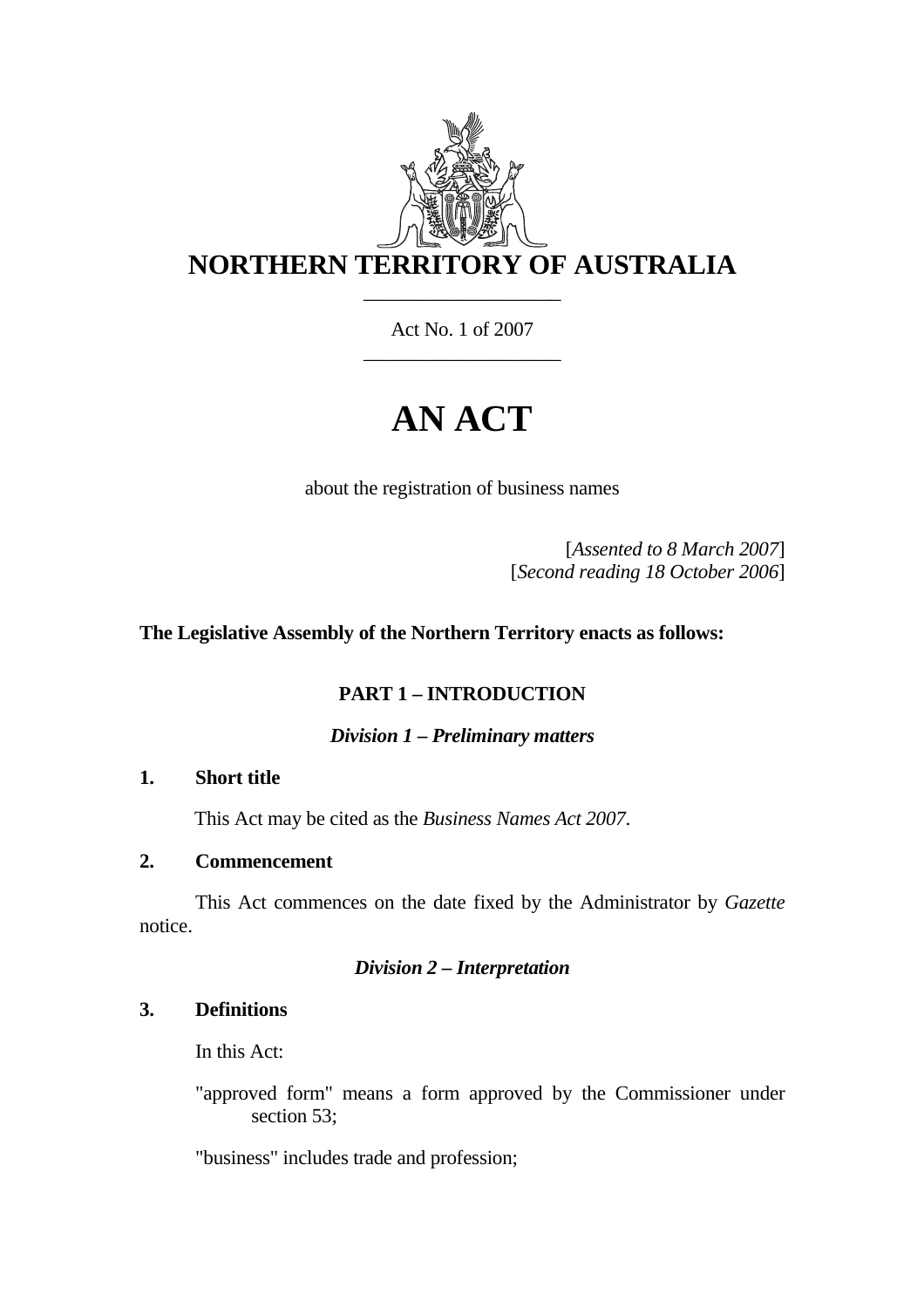"business address", for a business name, means:

- (a) the place shown in the register as the place where business is conducted under the business name; or
- (b) if more than one place is shown in the register as the place where business is conducted under the business name – the place shown in the register as the principal place where business is conducted;
- "business name" means a name, style, title or designation under which a business is conducted;
- "Commissioner" means the person holding or occupying the office of Commissioner of Consumer Affairs under the *Consumer Affairs and Fair Trading Act*;
- "conducting business", see section 4;
- "corporation" means a body corporate registered as a corporation under the Corporations Act 2001;

"Default penalty", see section 42;

- "information notice" means a written notice to a person about a decision stating:
	- (a) the decision; and
	- (b) the reasons for the decision; and
	- (c) that the person may appeal to the Local Court against the decision within 28 days after receipt of the notice;
- "misleading information", includes information that is misleading because it:
	- (a) does not include relevant information; or
	- (b) includes misinformation;
- "officer", of a corporation, means an officer of a corporation as defined in paragraphs (a) and (c) to (g) of the definition of "officer of a corporation" in section 9 of the Corporations Act 2001;
- "on-line service" means an Internet carriage service as defined in the *Broadcasting Services Act 1992* (Cth);

"prescribed fee" means a fee prescribed by regulation;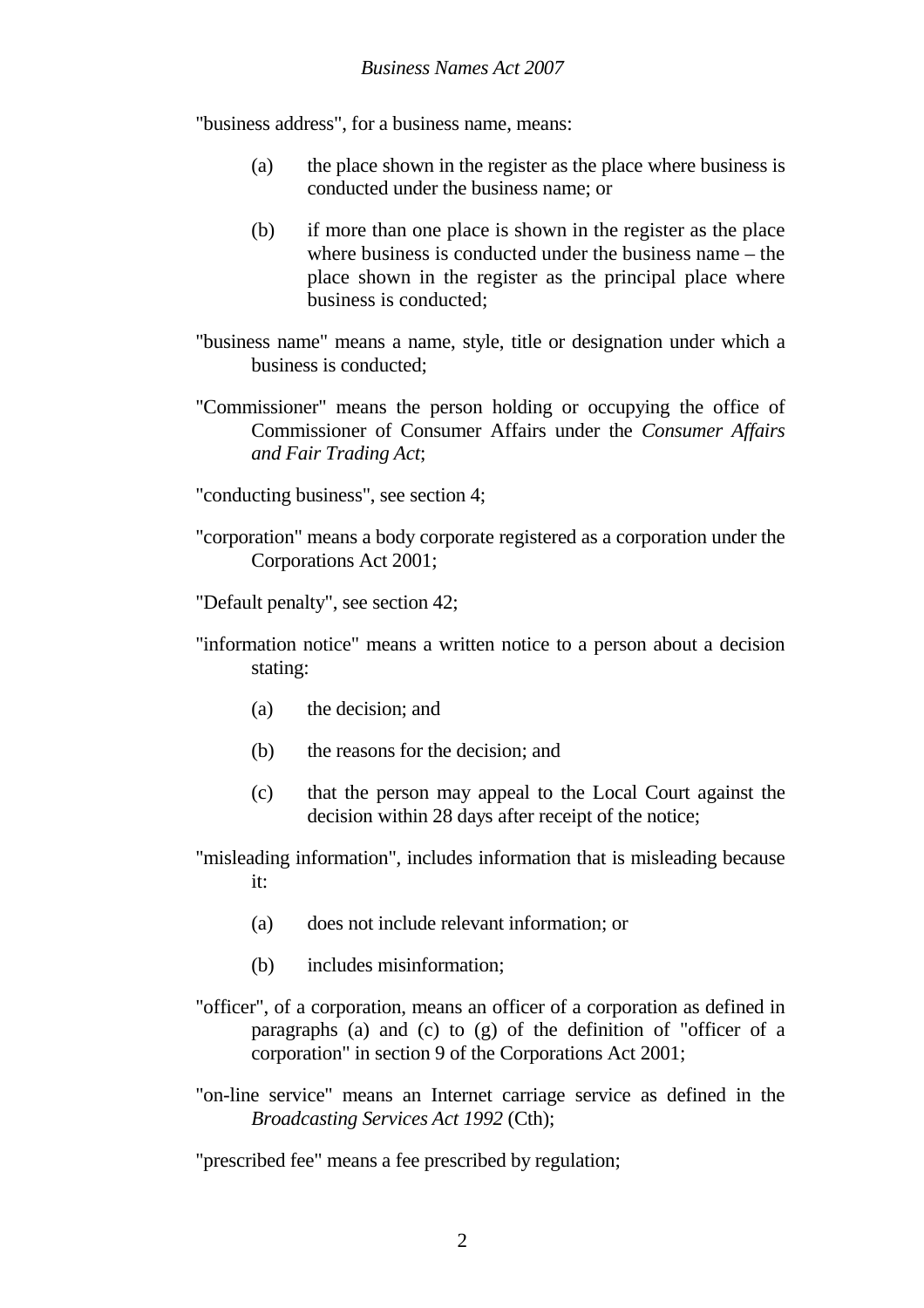"prohibited name" means a name, or a name of a kind, for which a direction under section 48 is in force;

"register" means the register of business names;

"registered person", see section 5.

# **4. Conducting business in Territory**

- (1) Conducting business in the Territory includes:
- (a) establishing a place of business; and
- (b) soliciting or procuring an order from a person in the Territory.

 (2) A person is not regarded as conducting business in the Territory merely because, in the Territory, the person:

- (a) is or becomes a party to an action or suit or any administrative or arbitration proceeding, or settles an action, suit or proceeding or any claim or dispute; or
- (b) maintains an ADI account; or
- (c) effects a sale through an independent contractor; or
- (d) creates evidence of a debt or creates a charge on real or personal property; or
- (e) secures or collects any of the person's debts or enforces the person's rights in relation to any securities for such debts; or
- (f) conducts an isolated transaction that is completed within 28 days, but not being one of a number of similar transactions repeated from time to time; or
- (g) invests the person's funds or holds property.

# **5. Registered person**

 (1) In this Act, a reference to "the registered person" for a business name registered under this Act is a reference to:

- (a) if the name is registered in one person's name only the person; or
- (b) if the name is registered in more than one person's name those persons.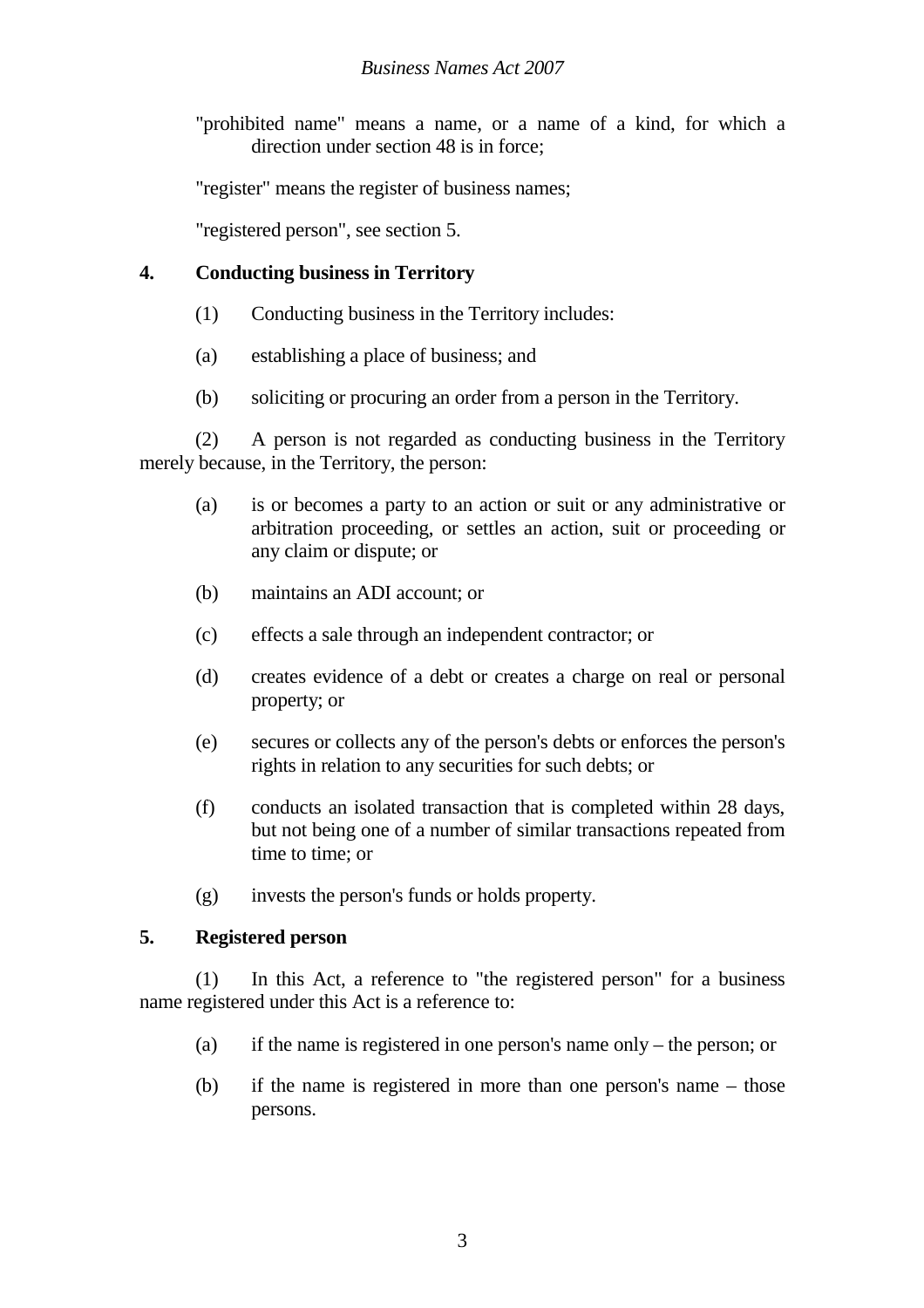(2) In this Act, a reference to "a registered person" for a business name registered under this Act is a reference to:

- (a) if the name is registered in one person's name only the person; or
- (b) if the name is registered in more than one person's name any one of the persons.

#### **6. Declared offences for Criminal Code**

 An offence against this Act is an offence to which Part IIAA of the Criminal Code applies.

*Note* 

*Part IIAA of the Criminal Code states the general principles of criminal responsibility (including burdens of proof and general defences) and defines terms used for offences.*

#### *Division 3 – Application of Act*

#### **7. Effect of contravention of Act**

 A contravention of a provision of this Act does not operate to avoid an agreement, transaction, act or matter.

#### **8. Person appointed to conduct business**

 For this Act, a business conducted by a receiver, manager, administrator or trustee (an "appointee") appointed under any agreement or court order, or under any law, is taken to be conducted by the person for whom the appointee is appointed.

## **PART 2 – REGISTRATION OF BUSINESS NAMES**

## *Division 1 – Requirement for registration of business names*

#### **9. Certain business names to be registered**

 (1) A person must not, either alone or in association with another person (an "associate"), conduct business in the Territory under a business name unless the business name is registered under this Act in the name of the person and each associate.

Maximum penalty: 100 penalty units.

Default penalty: 1 penalty unit.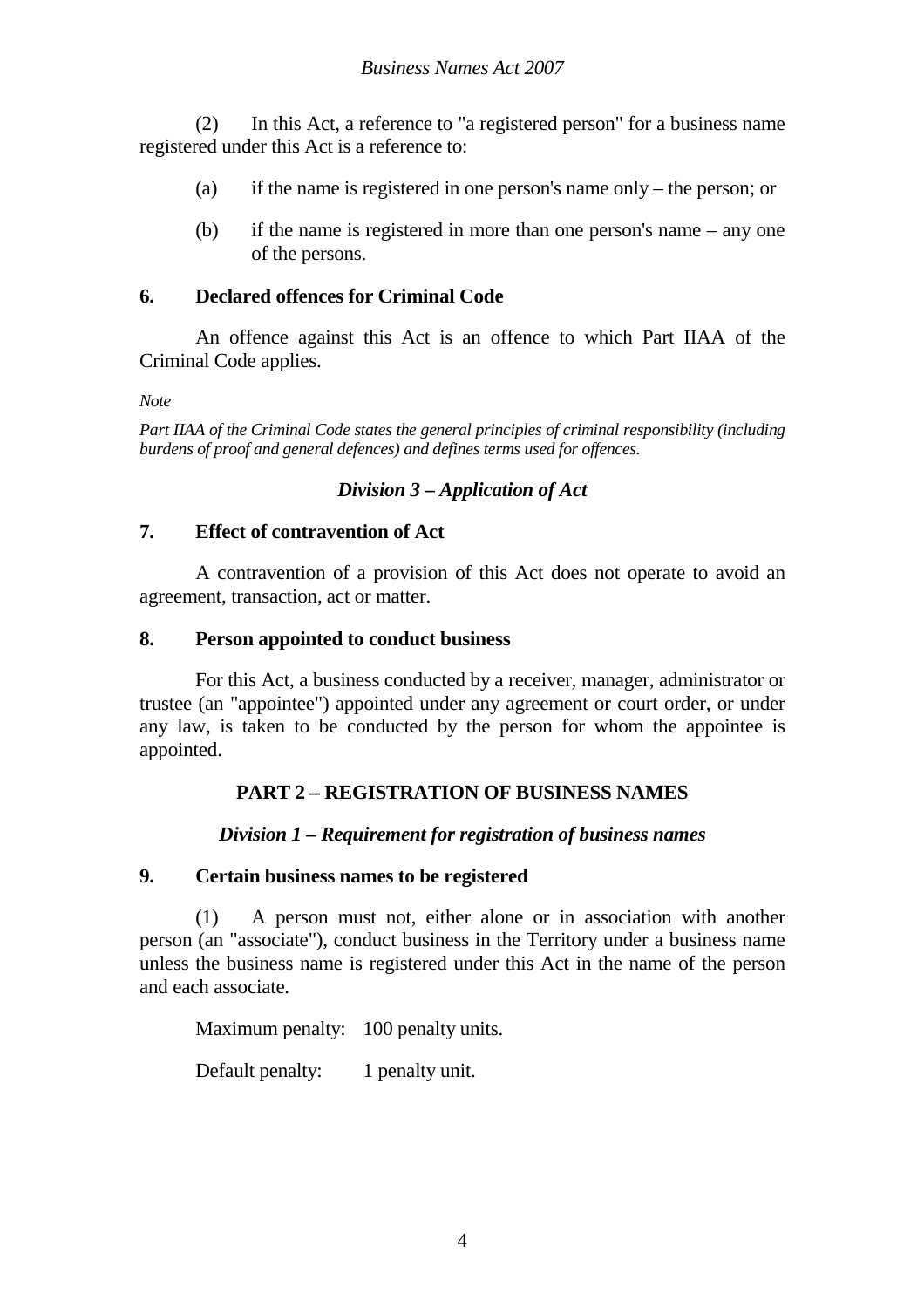- (2) Subsection (1) does not apply if:
- (a) the business name consists of the name of the person and the name of each associate, without any addition; or
- (b) orders for the goods and services provided by the business are received only by way of on-line service; or
- (c) the business name is the equivalent, in foreign language characters, of a business name registered under this Act in the name of the person and any associates.
- (3) A person does not commit an offence against subsection (1) if:
- (a) the person conducts business under a business name previously registered under this Act; and
- (b) the registration has expired; and
- (c) within 28 days after its expiry, an application for renewal of registration of the business name is made under section 16.
- (4) For subsection (2), the individual's name consists of:
- (a) the individual's full name; or
- (b) the individual's surname and one of the following:
	- (i) the individual's given name or names;
	- (ii) the initial or initials of the individual's given name or names;
	- (iii) a combination of one or more of the individual's given name and the initial or initials of the individual's remaining given name or names;
	- (iv) the name or names by which the individual is commonly known or the initial or initials by which the individual is commonly known or any combination of one or more of the names and initials.

 (5) For subsection (2), the name of a corporation is the name under which the corporation is registered under the Corporations Act 2001.

(6) For subsection  $(2)(a)$ , the addition to a business name of words indicating the business is conducted in succession to the former registered person for the name is not an addition to the business name.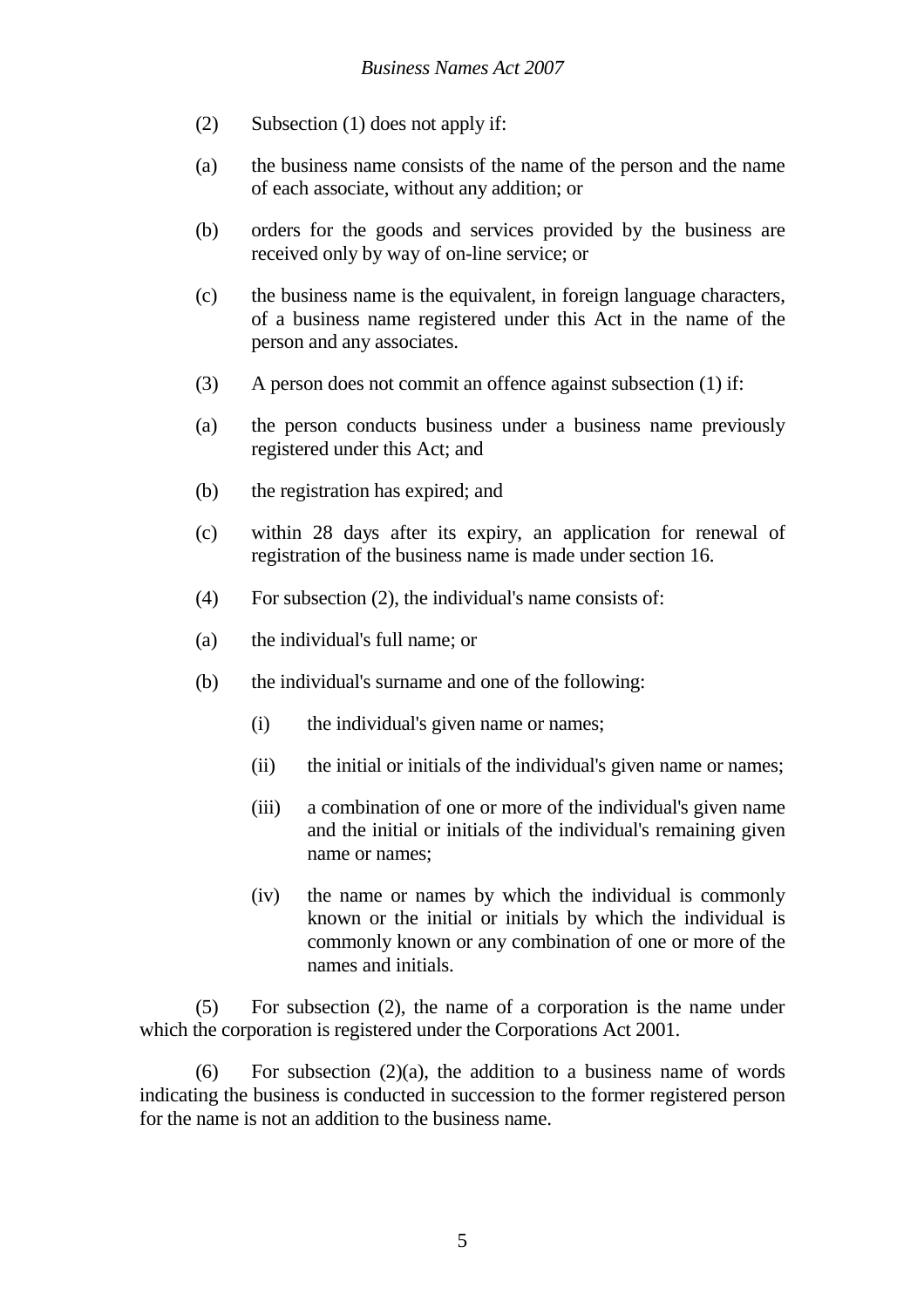# *Division 2 – Registration process*

## **10. Application for registration**

 (1) A person may apply to the Commissioner for registration of a business name.

- (2) The application must:
- (a) be made in the approved form; and
- (b) be signed by the applicant; and
- (c) be accompanied by the prescribed fee.

 (3) The application must not be made more than 2 months before the date shown in it as the date or proposed date of commencement of the business.

## **11. Decision on application**

- (1) On consideration of the application, the Commissioner must:
- (a) register the business name; or
- (b) refuse to register the business name.

 (2) If the Commissioner decides to register the business name, the Commissioner must issue to the applicant a certificate of registration in the approved form for the business name.

 (3) If the Commissioner decides to refuse to register the business name, the Commissioner must give the applicant an information notice for the decision.

## **12. Refusal of application – general**

 The Commissioner must refuse to register the business name if the Commissioner is not satisfied the particulars stated in the application are correct.

# **13. Refusal of application – undesirable or prohibited names**

 (1) The Commissioner must refuse to register a business name if the name is:

(a) a name the Commissioner considers undesirable; or

(b) a prohibited name.

 (2) Subsection (1) does not apply if the Minister consents to the registration of the name under subsection (3).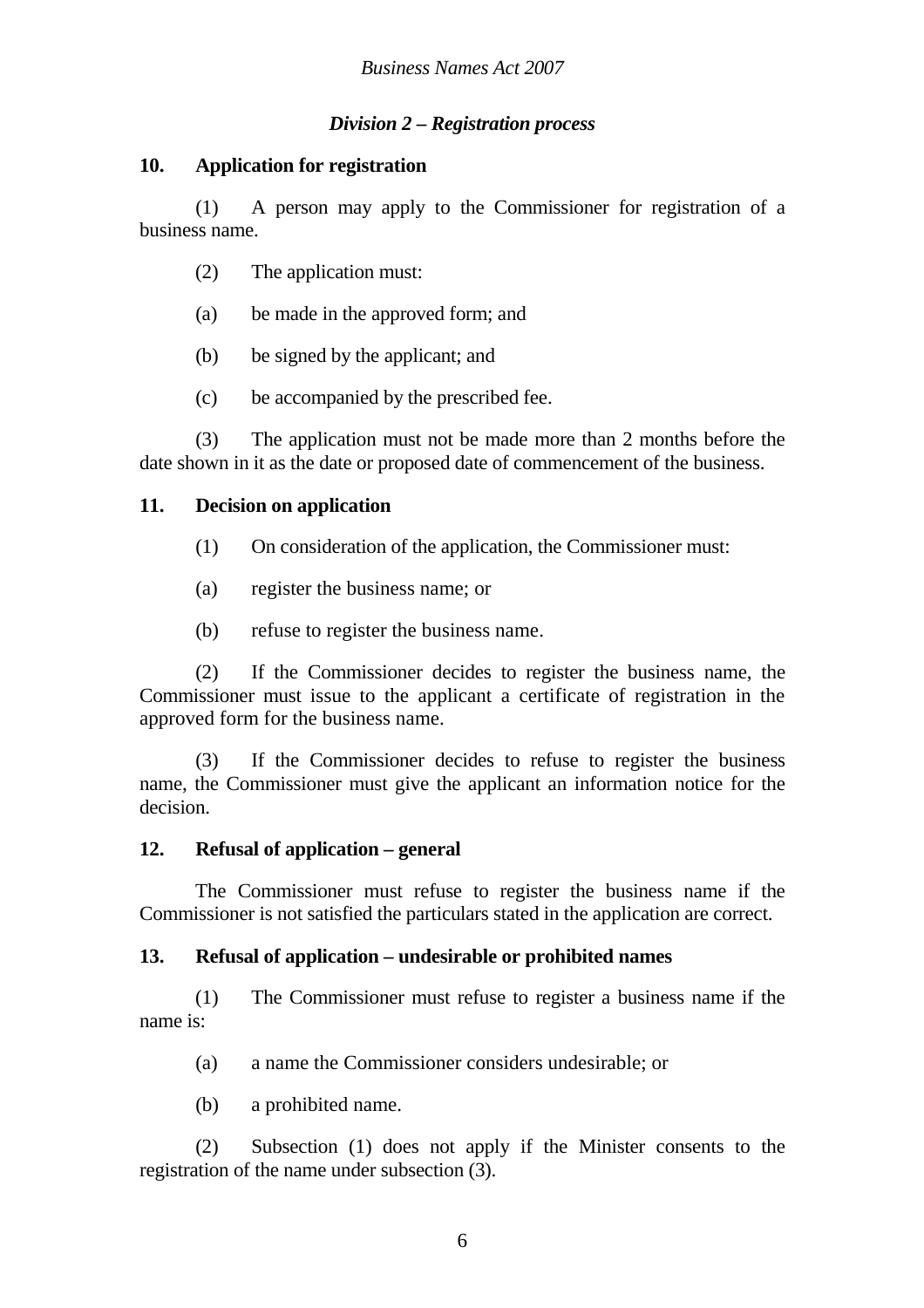(3) The Minister may consent to the registration of the business name if the application for registration includes an application for the Minister's consent to register the name if it would otherwise be refused under subsection (1).

 (4) If the Minister decides to refuse to consent to the registration of the business name under subsection (3), the Minister must give the applicant written notice of the decision.

# **14. Duration of registration**

The registration of a business name remains in force for 3 years starting:

- (a) on the date of registration; or
- (b) if the registration is renewed under Division 3 immediately after the expiry of the registration or previous renewal of registration.

# *Division 3 – Renewal of registration*

# **15. Notice of renewal**

 (1) The Commissioner must give to the registered person for a business name written notice of the date on which the registration of the business name expires.

(2) The notice must be given not more than 28 days before expiry.

# **16. Application for renewal of registration**

 (1) The person who is, or was, the registered person for the business name may apply to the Commissioner for renewal of registration of the business name.

- (2) The application must:
- (a) be made in the approved form; and
- (b) be signed by a person who is, or was, a registered person for the business name; and
- (c) be accompanied by the prescribed fee.
- (3) The application may be made:
- (a) not more than 28 days before expiry of the registration; or
- (b) within 28 days after expiry of the registration.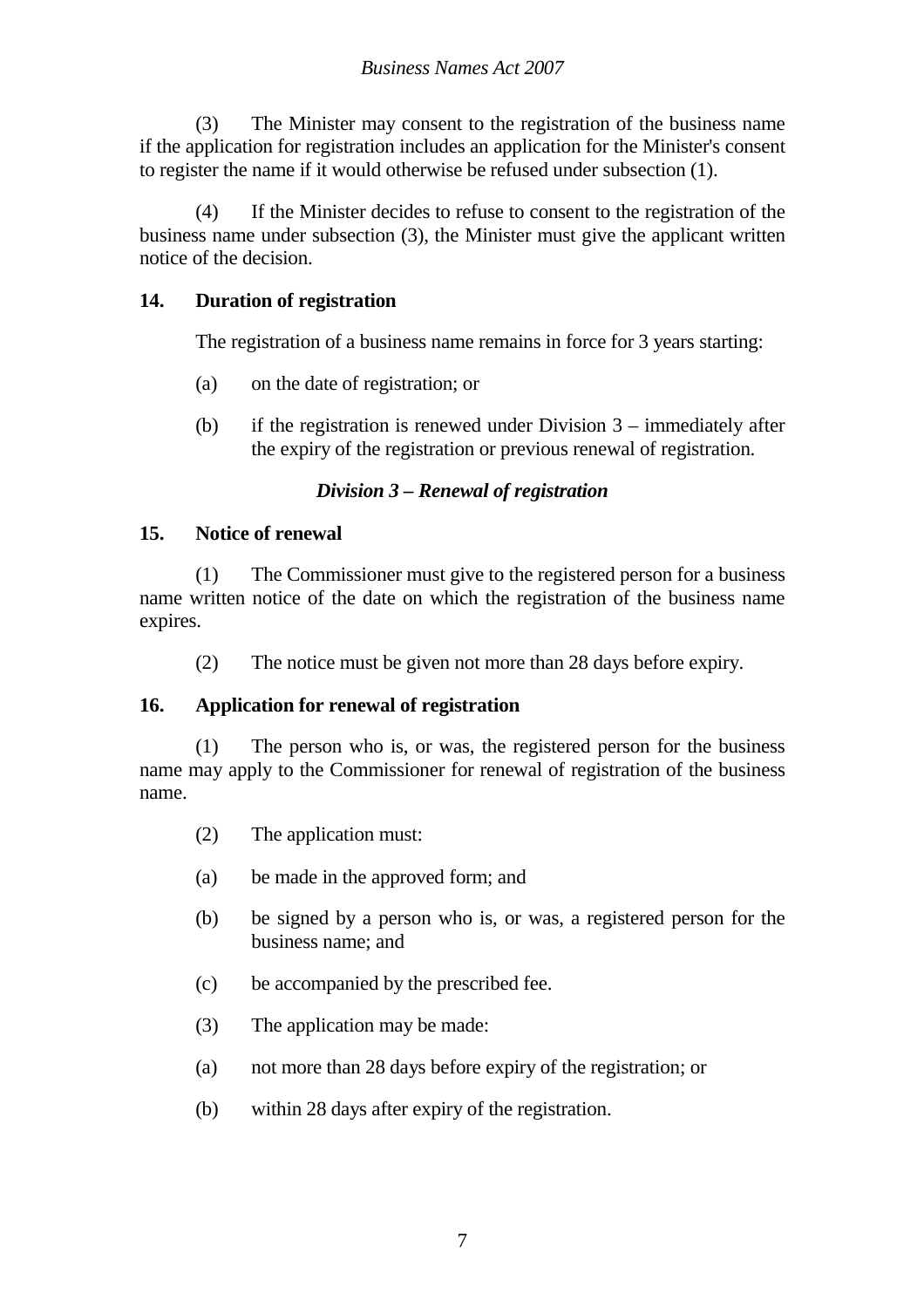# **17. Renewal of registration**

 If the application is properly made, on receipt of the application the Commissioner must immediately renew the registration.

## **18. Re-using expired business name**

 (1) This section applies if the registration of a business name has expired.

 (2) The Commissioner must not accept for registration any business name that is identical to the business name or that, in the Commissioner's opinion, closely resembles it, unless:

- (a) the application for registration is made at least 28 days after the expiry of the registration; and
- (b) no application for renewal of the registration was made within 28 days after expiry of the registration.
- (3) However, subsection (2) does not apply if the application is made:
- (a) by the person who, immediately before the registration expired, was the registered person for the business name; or
- (b) with the consent of the person who was the registered person for the business name immediately before the registration expired.

## *Division 4 – Change in particulars of registration*

## **19. Notice of change in particulars**

 (1) This section applies if any of the following events happen in relation to a registered business name:

- (a) a change occurs in the description of the nature of the business;
- (b) a change occurs in the business address or another address shown on the register as a place where business is conducted under the business name;
- (c) a change occurs in the email address listed on the register for the business;
- (d) a change occurs in:
	- (i) the name or the place of residence of a registered person for the business name who is an individual; or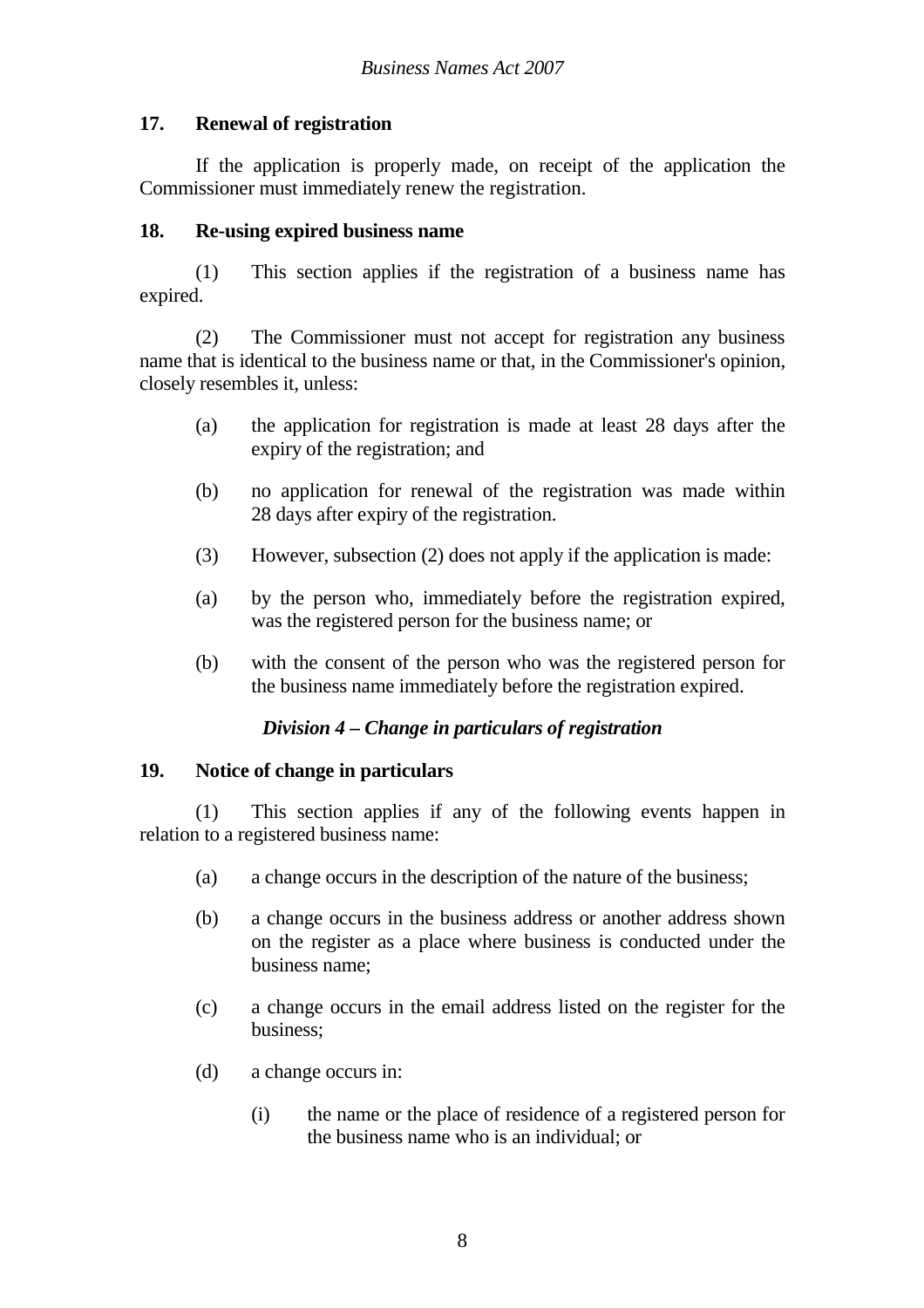- (ii) the corporate name or the place of the registered office in the Territory of a registered person for the business name that is a corporation;
- (e) another person commences to conduct business in the Territory under the business name in place of, or in association with, the registered person for the business name.
- (2) Written notice about the event must be given to the Commissioner:
- (a) by a person required to give the notice under subsection  $(3)(b)$ ; and
- (b) in the approved form.
- (3) The notice must:
- (a) be given within 14 days after the event happens or the later period allowed by the Commissioner; and
- (b) be given by:
	- (i) for an event mentioned in subsection (1)(a), (b) or  $(c) a$ registered person at the time of the change; or
	- (ii) for an event mentioned in subsection  $(1)(d)$  the person whose name, place of residence or registered office has changed; or
	- (iii) for an event mentioned in subsection  $(1)(e)$  each person conducting business under that name immediately after the commencement; and
- (c) be accompanied by the prescribed fee.

 (4) A person who is required under subsection (3) to give notice must comply with the requirement.

Maximum penalty: 20 penalty units.

Default penalty: 1 penalty unit.

 (5) It is a defence to a prosecution for an offence against subsection (4) if the defendant has a reasonable excuse.

#### **20. Notice of ceasing to conduct business under name**

 (1) The registered person for a business name must give notice under this section in the approved form to the Commissioner if the registered person ceases to conduct business in the Territory under the name.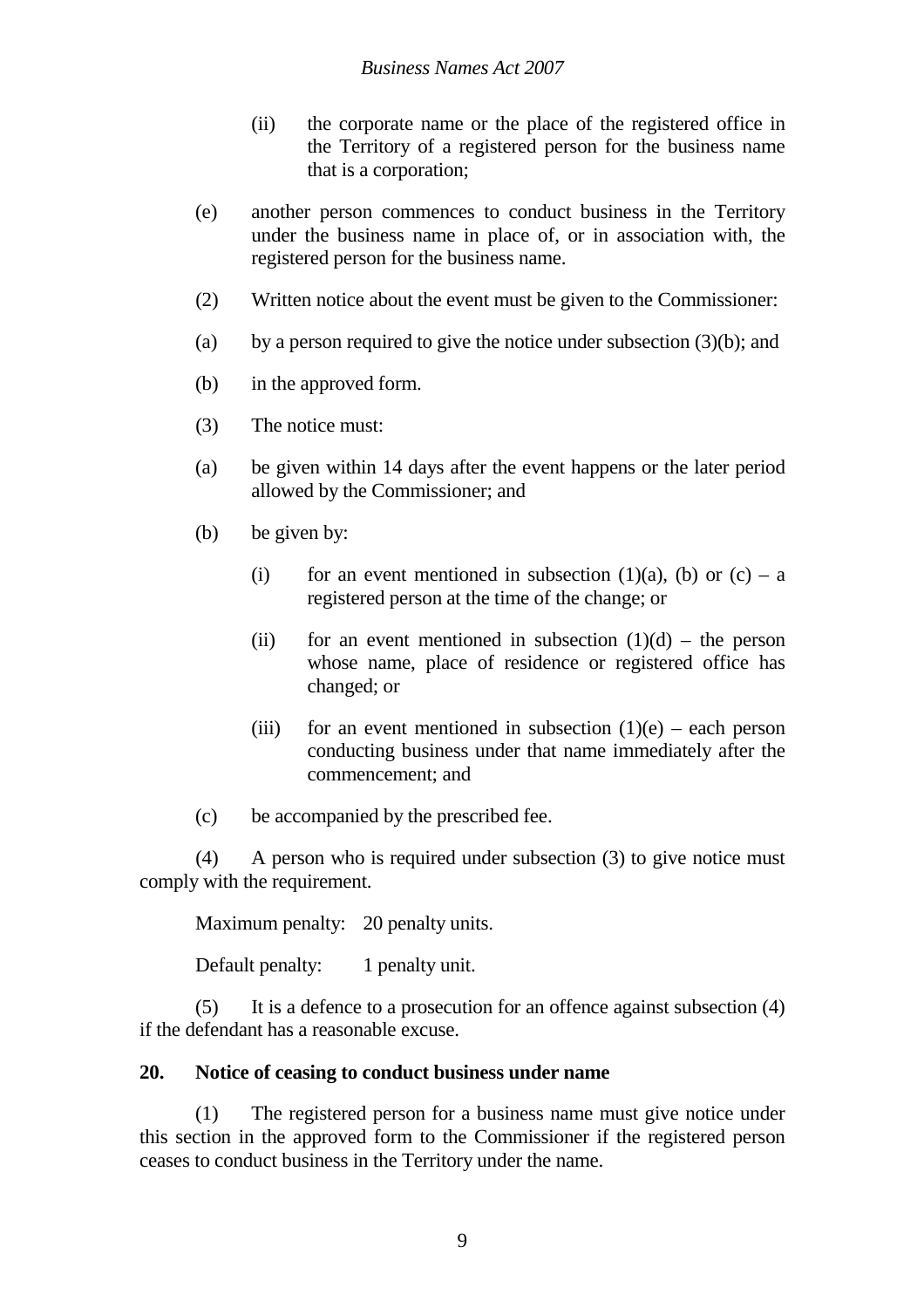(2) If a registered person is deceased, notice must be given by the person's personal representative.

- (3) The notice must:
- (a) be given within 14 days after the registered person ceases to conduct business in the Territory under the name; and
- (b) be accompanied by the prescribed fee.

 (4) A person who is required under subsection (1) or (2) to give notice must comply with the requirement.

Maximum penalty: 20 penalty units.

Default penalty: 1 penalty unit.

 (5) It is a defence to a prosecution for an offence against subsection (4) if the defendant has a reasonable excuse.

#### *Division 5 – Use and display of business name*

#### **21. Display of business name**

 (1) The registered person for a business name must ensure the registered business name is displayed in legible characters on any document relating to the conduct of the business.

Maximum penalty: 20 penalty units.

Default penalty: 1 penalty unit.

 (2) The registered person for a business name must ensure the name is displayed in a prominent place on the outside of every place at which business is conducted under the name.

Maximum penalty: 20 penalty units.

Default penalty: 1 penalty unit.

 (3) It is a defence to a prosecution for an offence against subsection (1) or (2) if the defendant proves that the defendant took all reasonable steps to ensure compliance with the subsection.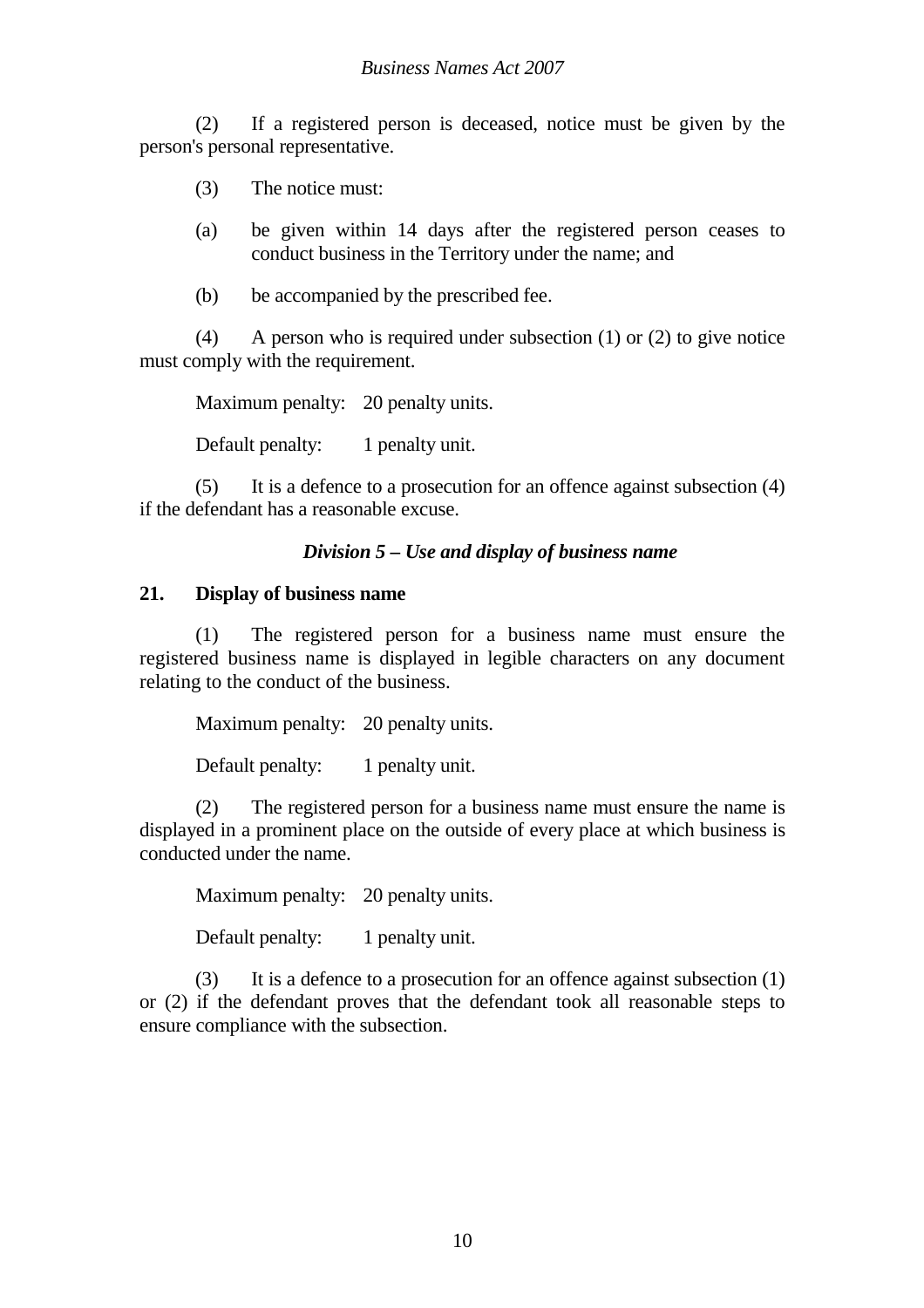# **22. Display of certificate of registration**

 (1) The registered person for a business name must ensure the certificate of registration for the business name is displayed in a prominent place at the business address.

Maximum penalty: 20 penalty units.

Default penalty: 1 penalty unit.

 (2) It is a defence to a prosecution for an offence against subsection (1) if the defendant proves that the defendant took all reasonable steps to ensure compliance with the subsection.

# *Division 6 – Notices and information*

# **23. Signing of notices**

 (1) A notice given to the Commissioner under this Act is taken to be signed by the person required to sign the notice if:

- (a) for an individual it is signed on the person's behalf by a person authorised in writing to sign the notice; or
- (b) for a corporation it is signed by an officer of the corporation.

 (2) Despite any other provision of this Act, if the Commissioner is satisfied it is not practicable to obtain the signature of a person required by this Act to sign a notice, the Commissioner may accept the notice without it being signed by the person.

#### *Note*

*The Electronic Transactions (Northern Territory) Act provides for notices to be given by electronic communication.* 

## **24. Commissioner may require statutory declaration**

 The Commissioner may require verification of the particulars stated in a document by statutory declaration.

## **25. Commissioner may require information or document**

 (1) The Commissioner may, by written notice, require a person to give information, or produce a document, to the Commissioner if the Commissioner considers the information or document relevant to the administration or enforcement of this Act.

 (2) The notice must state the period within which the information must be given (the "stated period").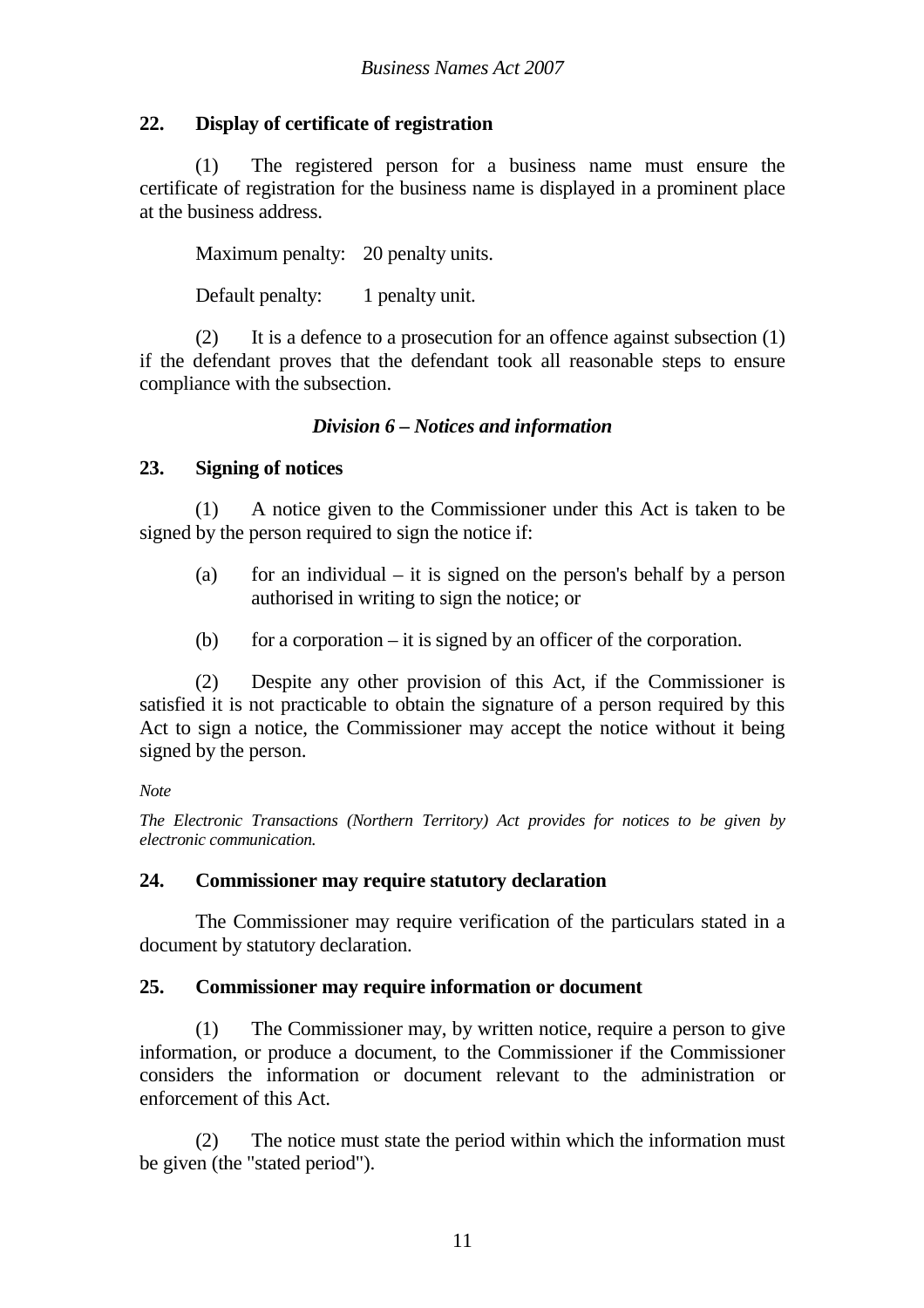(3) The stated period must be at least 14 days.

 (4) However, the Commissioner may extend the stated period if asked by the person before the end of the period.

 (5) The person must give the information or produce the document to the Commissioner within the stated period or that period as extended under subsection (4).

Maximum penalty: 20 penalty units.

 (6) It is a defence to a prosecution for an offence against subsection (5) if the defendant has a reasonable excuse.

 (7) The person is not excused from giving information or producing a document on the ground that to do so might tend to incriminate the person or make the person liable to a penalty.

 (8) However, if the person objects to giving information or producing a document on that ground, the information or document is not admissible against the person in civil or criminal proceedings other than proceedings for an offence in which the falsity or misleading nature of the information or document is relevant.

# *Division 7 – Cancellation of registration*

# **26. Registered person not conducting business under business name**

 (1) The Commissioner must cancel the registration of a business name if notice is given under section 20 that the registered person for the business name has ceased to conduct business in the Territory under the name.

 (2) If the Commissioner reasonably believes the registered person for a business name is not conducting business in the Territory under the business name, the Commissioner may give written notice to the registered person stating:

- (a) that the Commissioner proposes to cancel the registration of the name at the end of 14 days after the notice is given to the registered person; and
- (b) the reasons for the proposed cancellation; and
- (c) that the registered person may make representations in the 14-day period to show cause why the registration should not be cancelled.

 (3) The Commissioner must consider representations made under subsection  $(2)(c)$ .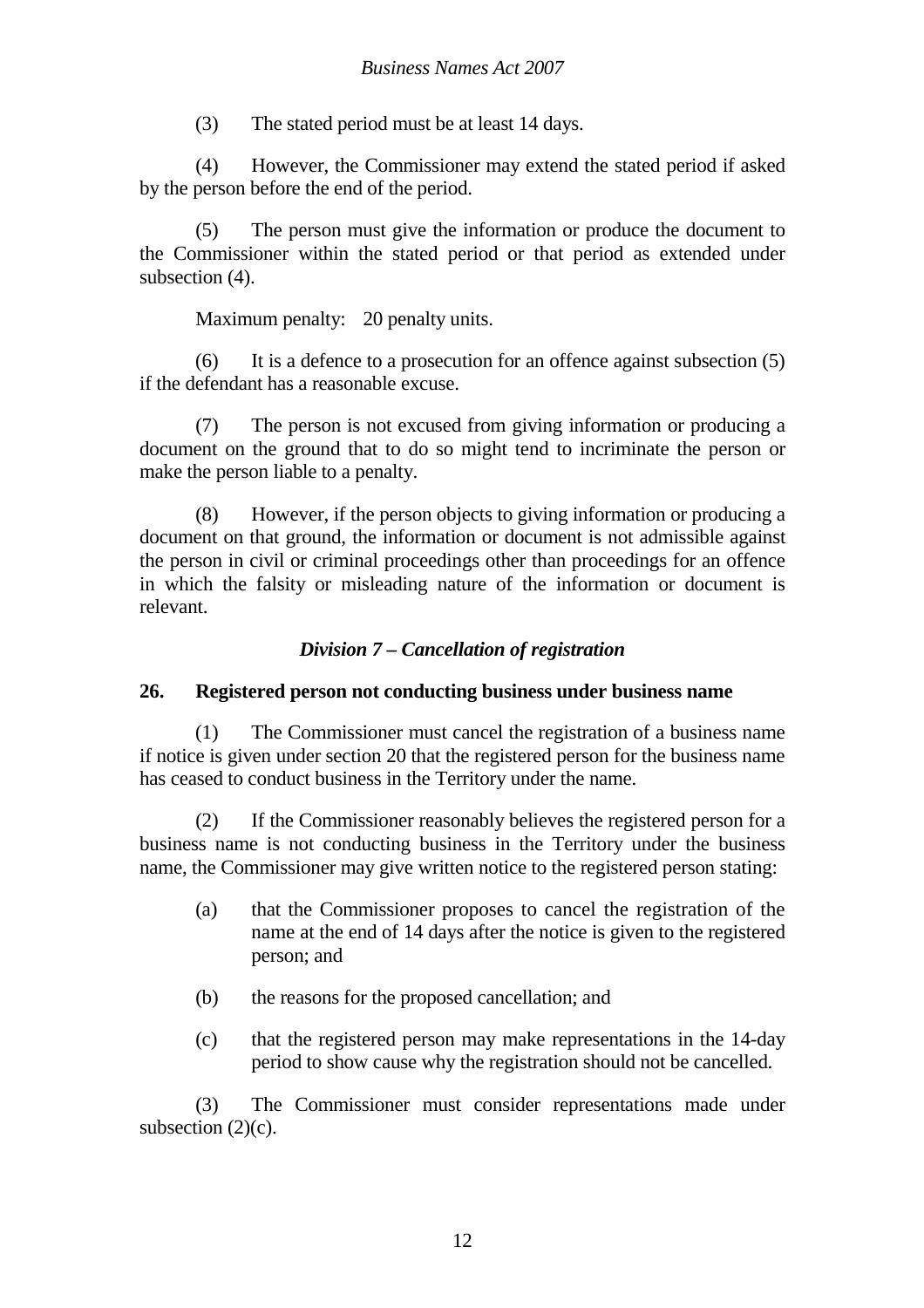#### *Business Names Act 2007*

 (4) The Commissioner may cancel the registration of the business name if, at the end of the 14-day period, the Commissioner is satisfied the registered person for the business name is not conducting business in the Territory under the business name.

#### **27. Failure to give notice of change in particulars**

 (1) If the Commissioner reasonably believes a person has contravened a requirement of section 19 in relation to a business name, the Commissioner may give written notice to the registered person for the business name stating:

- (a) that the Commissioner proposes to cancel the registration of the name at the end of 14 days after the notice is given to the registered person unless:
	- (i) the provision is complied with within the 14-day period; or
	- (ii) the Commissioner is satisfied there was in fact no contravention of the provision; and
- (b) the reasons for the proposed cancellation; and
- (c) that the registered person may make representations in the 14-day period to show cause why the registration should not be cancelled.

 (2) The Commissioner must consider representations made under subsection  $(1)(c)$ .

 (3) The Commissioner may cancel the registration of the business name if, at the end of the 14-day period:

- (a) the Commissioner is not satisfied there was in fact no contravention of the provision; and
- (b) the provision has not been complied with.

#### **28. Undesirable or prohibited name**

 (1) This section applies if a business name is registered even though it is a name that must not be registered under section 13(1).

 (2) The Commissioner may give written notice to the registered person for the business name stating:

- (a) that the Commissioner proposes to cancel the registration of the name at the end of 14 days after the notice is given to the registered person; and
- (b) the reasons for the proposed cancellation; and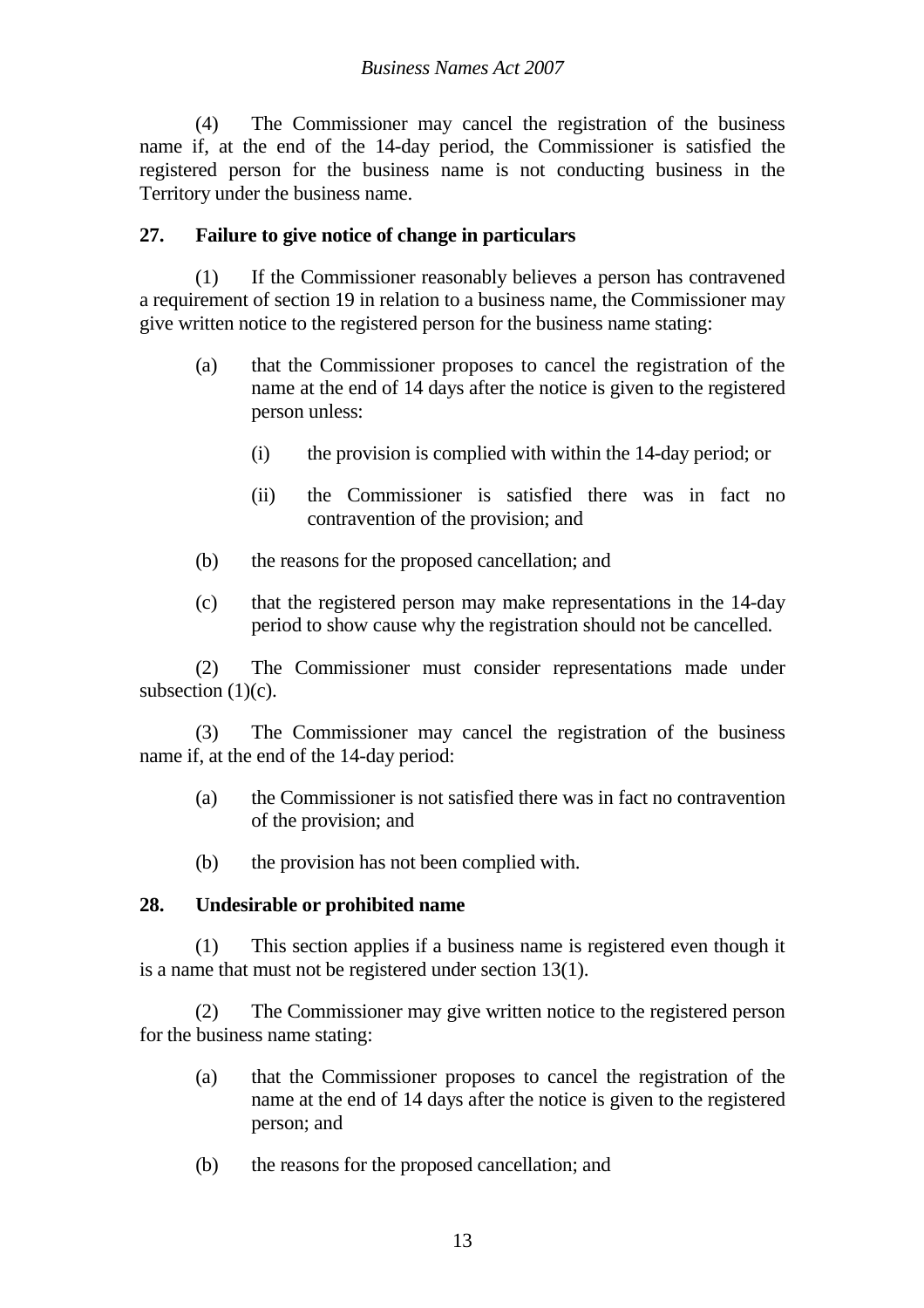(c) that the registered person may make representations in the 14-day period to show cause why the registration should not be cancelled.

 (3) The Commissioner must consider representations made under subsection  $(2)(c)$ .

 (4) The Commissioner may cancel the registration of the business name if, at the end of the 14-day period, the Commissioner is satisfied the business name is a name that must not be registered under section 13(1).

 (5) If the Commissioner cancels the registration of the business name under subsection (4), the Commissioner may remit the fee payable for an application for the registration of a new business name for the business.

# **29. Deregistered corporation**

The Commissioner must cancel the registration of a business name if:

- (a) the registered person is a corporation; and
- (b) it has been deregistered under the Corporations Act 2001.

# **30. Notice of cancellation**

 If, under section 26(4), 27(3) or 28(4), the Commissioner decides to cancel the registration of a business name, the Commissioner must give the registered person for the business name an information notice for the decision.

## **31. Re-using expired business name**

 (1) This section applies if the registration of a business name is cancelled.

 (2) The Commissioner must not accept for registration any business name that is identical to the business name or that, in the Commissioner's opinion, closely resembles it:

- (a) within 28 days after the cancellation; or
- (b) if an appeal is made against the decision to cancel the registration under Part 3, Division 1 – until the appeal is concluded.

# **32. Revocation of cancellation**

 (1) The Commissioner may revoke a cancellation of a business name within 28 days after cancellation if subsection (2) or (3) applies.

 (2) This subsection applies if the Commissioner is satisfied the registration of the business name was cancelled because of an error.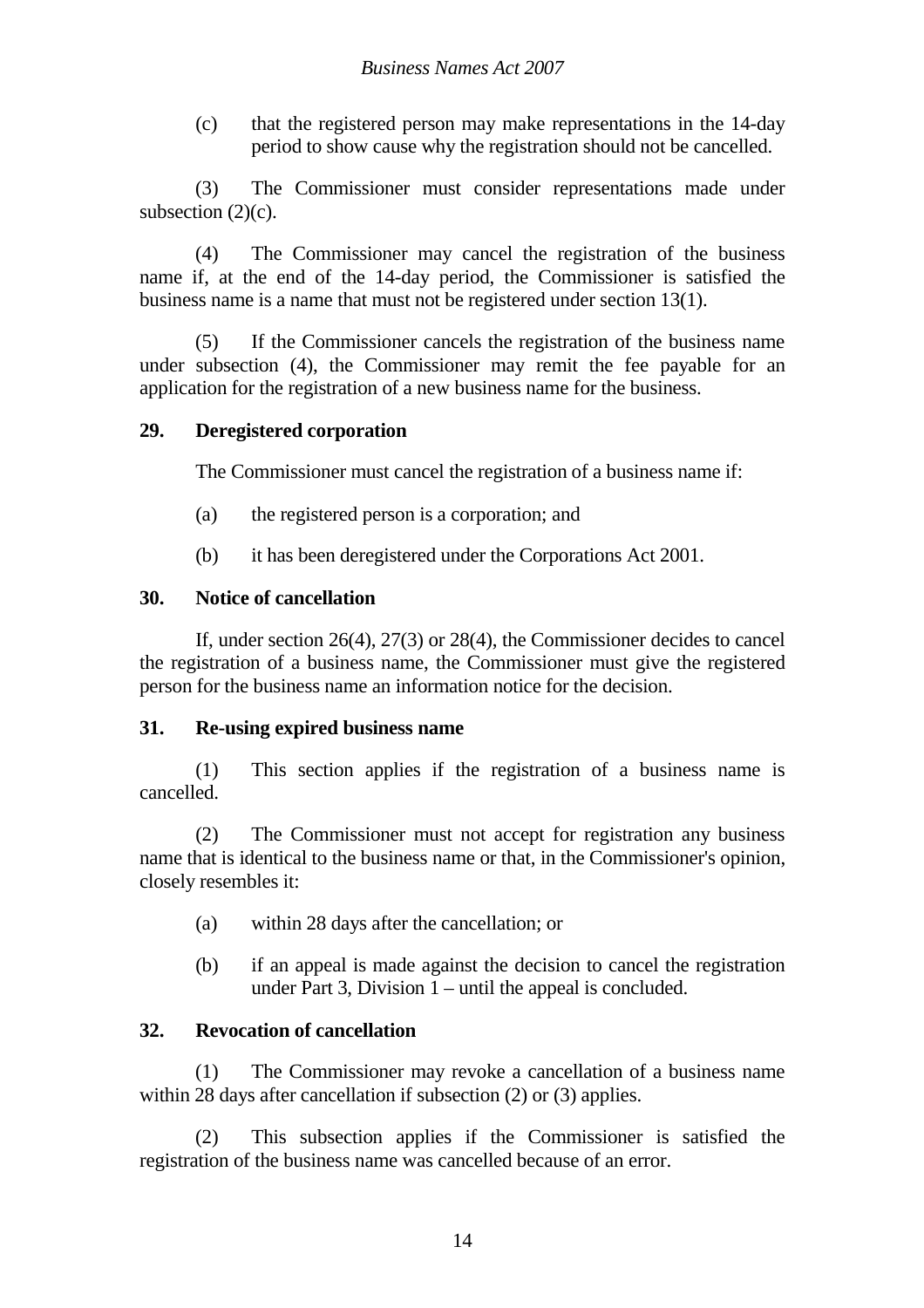- (3) This subsection applies if:
- (a) the registered person for the business name was a corporation; and
- (b) the registration of the business name was cancelled because the corporation was deregistered by ASIC; and
- (c) ASIC has reinstated the registration of the corporation.

 (4) If a cancellation is revoked under subsection (1), the business name is taken to have continued to be registered as if the registration had not been cancelled.

# **PART 3 – LEGAL PROCEEDINGS AND EVIDENTIARY MATTERS**

## *Division 1 – Appeals*

#### **33. Who may appeal**

 (1) A person who is entitled to be given an information notice for a decision may appeal to the Local Court against the decision.

- (2) An appeal must:
- (a) be started within 28 days after:
	- (i) if the person receives an information notice for the decision – the day the person receives the notice; or
	- (ii) if subparagraph (i) does not apply the day the person becomes aware of the decision; and
- (b) state fully the grounds on which it is made.

## **34. Hearing procedure**

The appeal is a hearing de novo.

## **35. Operation and implementation of decision**

 (1) The appeal does not affect the operation or implementation of the decision.

 (2) However, the Local Court may make an order staying or otherwise affecting the operation or implementation of so much of the decision as the Court considers appropriate to effectively hear and decide the appeal.

- (3) The order:
- (a) is subject to any conditions stated in it; and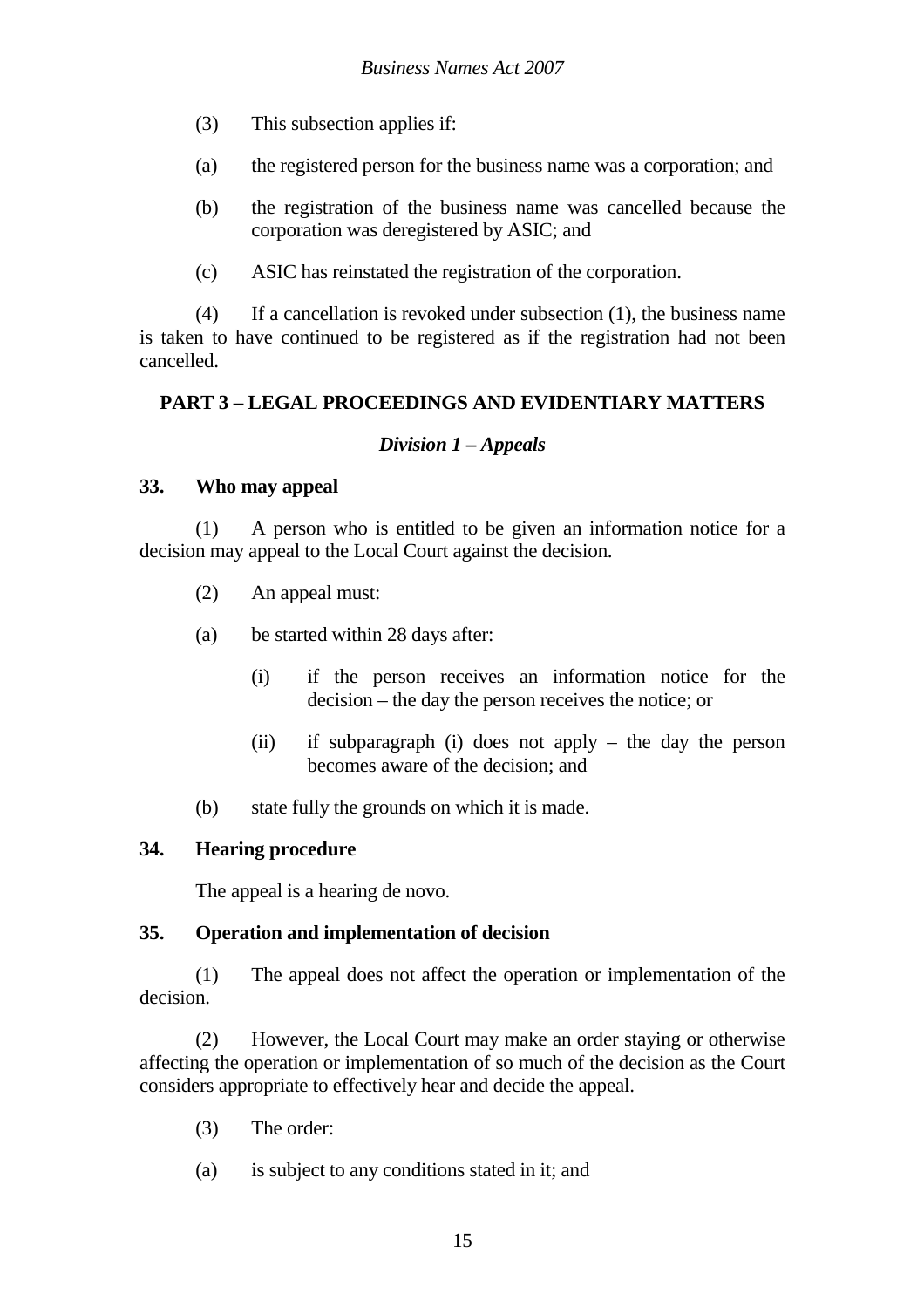- (b) has effect:
	- (i) for the period stated in it; or
	- (ii) if no period is stated in it until the Court has decided the appeal.

#### **36. Decision on appeal**

- (1) The Local Court must make an order:
- (a) confirming the decision; or
- (b) setting the decision aside and substituting its own decision.

 (2) If the Court makes an order under subsection (1)(b), the substituted decision is, for this Act (other than this Division), taken to be the decision of the Commissioner.

#### **37. Costs**

At the hearing of the appeal, the Local Court may make the order as to costs it considers appropriate.

#### *Division 2 – Offences*

#### **38. Misleading information**

 A person must not give to the Commissioner information the person knows to be misleading in a material particular.

Maximum penalty: 50 penalty units or imprisonment for 6 months.

#### **39. Misleading documents**

 (1) A person must not give to the Commissioner a document containing information the person knows to be misleading in a material particular.

Maximum penalty: 50 penalty units or imprisonment for 6 months.

 (2) However, no offence is committed against subsection (1) if the person, when giving the document to the Commissioner:

- (a) draws the misleading aspect of the document to the Commissioner's attention; and
- (b) to the extent the person can reasonably do so, gives the Commissioner the information necessary to correct the document.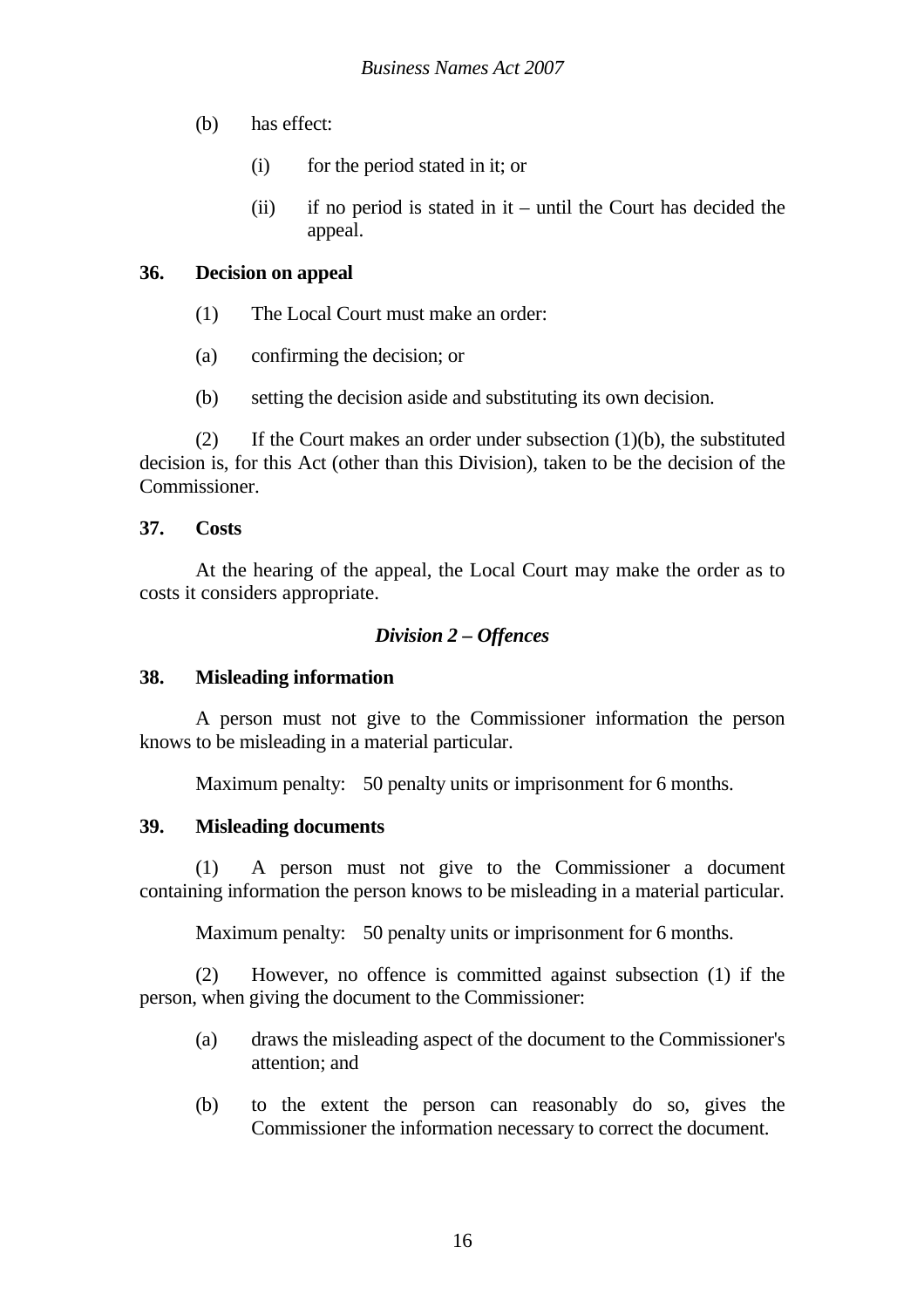## **40. Liability of executive officers of corporations**

 (1) If a corporation commits an offence against this Act, each of the executive officers of the corporation commits an offence and is liable to the same penalty for the offence as an individual.

- (2) However, it is a defence for an executive officer to establish:
- (a) the defendant did not know, and could not reasonably have been expected to know, that the offence was to be or was being committed; or
- (b) the defendant exercised due diligence to prevent the commission of the offence.

 (3) Proceedings for an offence against this Act may be brought against an executive officer of a corporation whether or not a proceeding for the offence is brought against the corporation.

 (4) A person is not liable to be punished by imprisonment for an offence against this Act if the person would not have been found guilty of the offence if subsection (1) had not been enacted.

- (5) In this section:
- "executive officer", of a corporation, means a person who is concerned with, or takes part in, the management of the corporation, (whether or not the person is a director or the person's position is given the name of executive officer).

## **41. Confidential information**

- (1) This section applies if:
- (a) a person is, or has been, the Commissioner or a public sector employee performing functions ("official functions") under this Act; and
- (b) the person acquires information in the course of performing official functions.
- (2) The person is guilty of an offence if:
- (a) the person discloses the information to someone else; or
- (b) the person does something that discloses the information to someone else and is reckless about whether doing the thing would result in the information being disclosed; or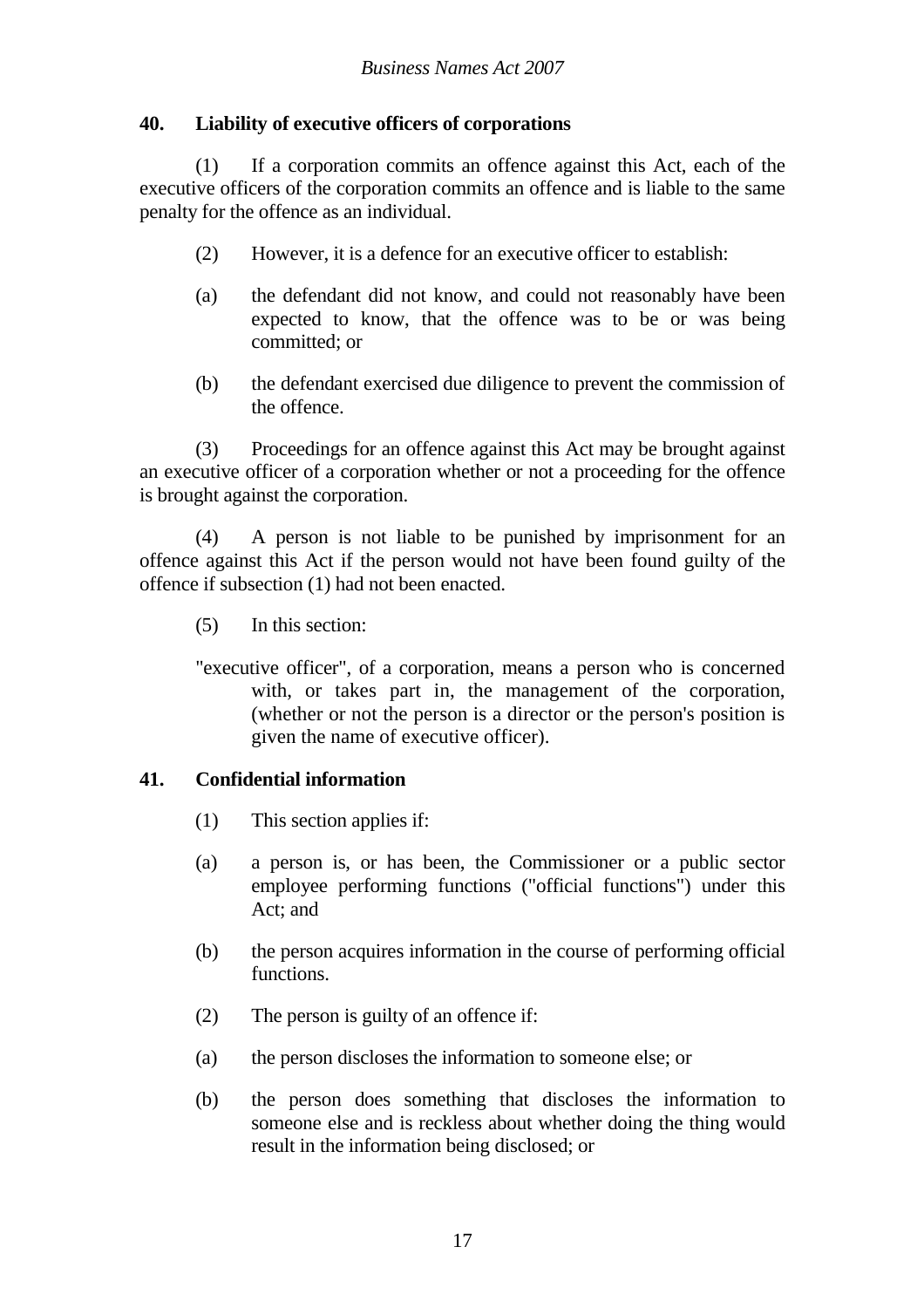(c) the person uses the information.

Maximum penalty: 200 penalty units or imprisonment for 2 years.

- (3) Subsection (2) does not apply to:
- (a) a disclosure of information made in the course of performing official functions; or
- (b) a disclosure by the person to a court or tribunal in any proceedings; or
- (c) a disclosure or use required or authorised by law; or
- (d) a disclosure or use made in the public interest.

# **42. Default penalty**

 If the expression "Default penalty" appears at the end of a section or subsection, a person who is found guilty of an offence against the section or subsection:

- (a) may be found guilty of a further offence when the person is found guilty of the first offence if the offence continued after the date of the first offence; and
- (b) the person is punishable for the further offence by a penalty not exceeding the amount of the stated default penalty for each day during which the offence continued.

## *Division 3 – Evidentiary matters*

## **43. Evidence of conducting business under name**

 In any proceedings, a person is taken to be conducting business under a business name if:

- (a) the business name has been displayed at a place; and
- (b) it is reasonable to infer that the business name has reference to a business conducted at the place.

## **44. Judicial notice**

 In any proceedings, a signature purporting to be the signature of the Commissioner is evidence of the signature it purports to be.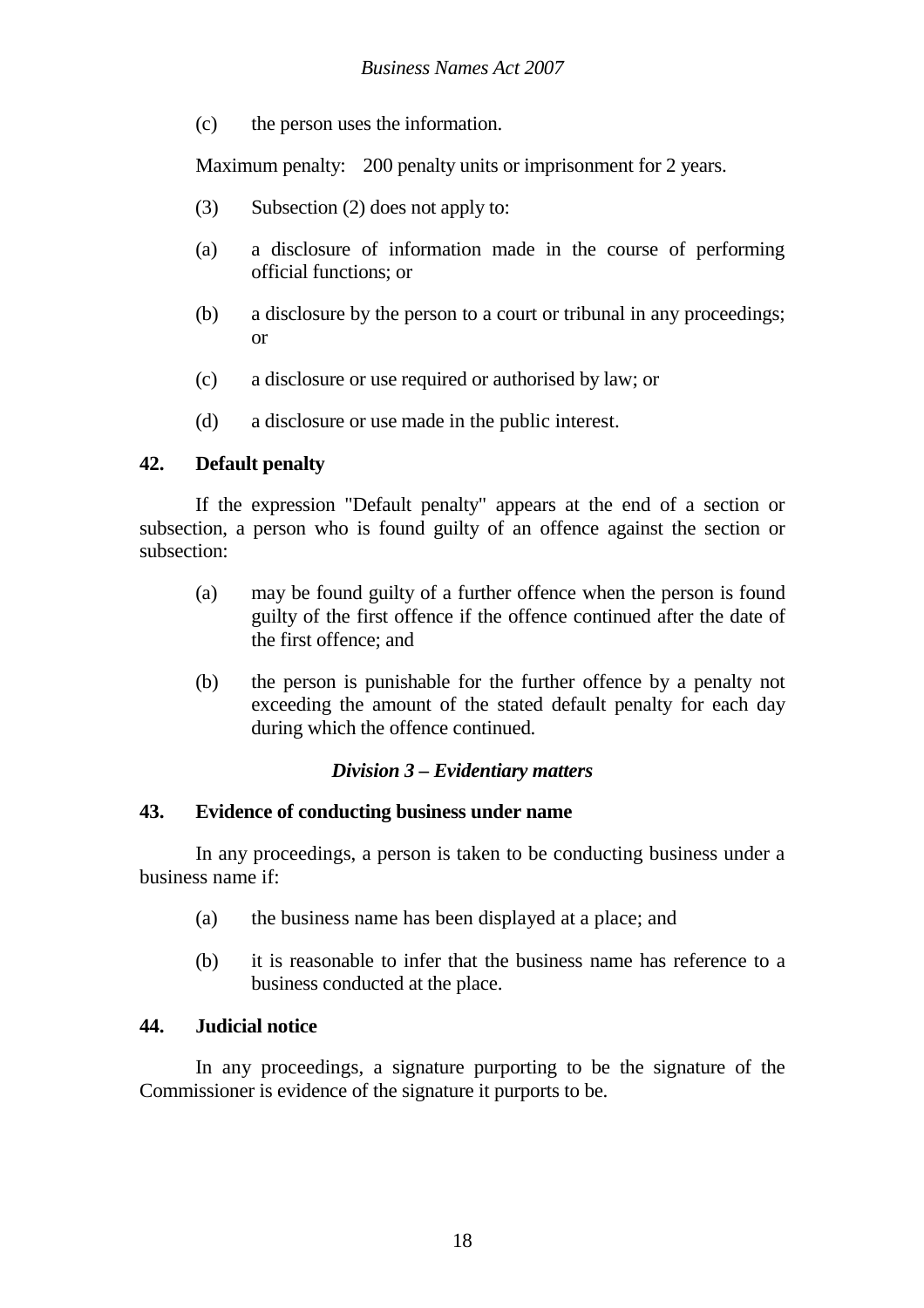## **45. Evidence of registration or non-registration**

 In any proceedings, a document issued under section 50(2) is evidence of any matter contained or stated in it.

#### *Division 4 – General matters*

#### **46. Proceedings against persons under business name**

 (1) Proceedings may be taken in a court of competent jurisdiction against a person in the business name under which the person is conducting business.

 (2) Subsection (1) applies whether or not the business name is registered under this Act.

 (3) For the proceedings, the business name is a sufficient designation of the person in all documents.

#### **47. Disability of persons in default**

- (1) This section applies if:
- (a) a person:
	- (i) conducts business under a business name in contravention of section 9; or
	- (ii) does not give notice under section 19 for a business name when required to do so; and
- (b) the person starts proceedings in the business name.

 (2) The court in which the proceeding is started may order the person to cease to contravene section 9 or to give the notice.

- (3) In addition, the court may:
- (a) stay all proceedings until the order under subsection (2) is complied with; or
- (b) allow the proceedings to be continued on an undertaking being given by the person that the person will comply with the order within a period stated by the court.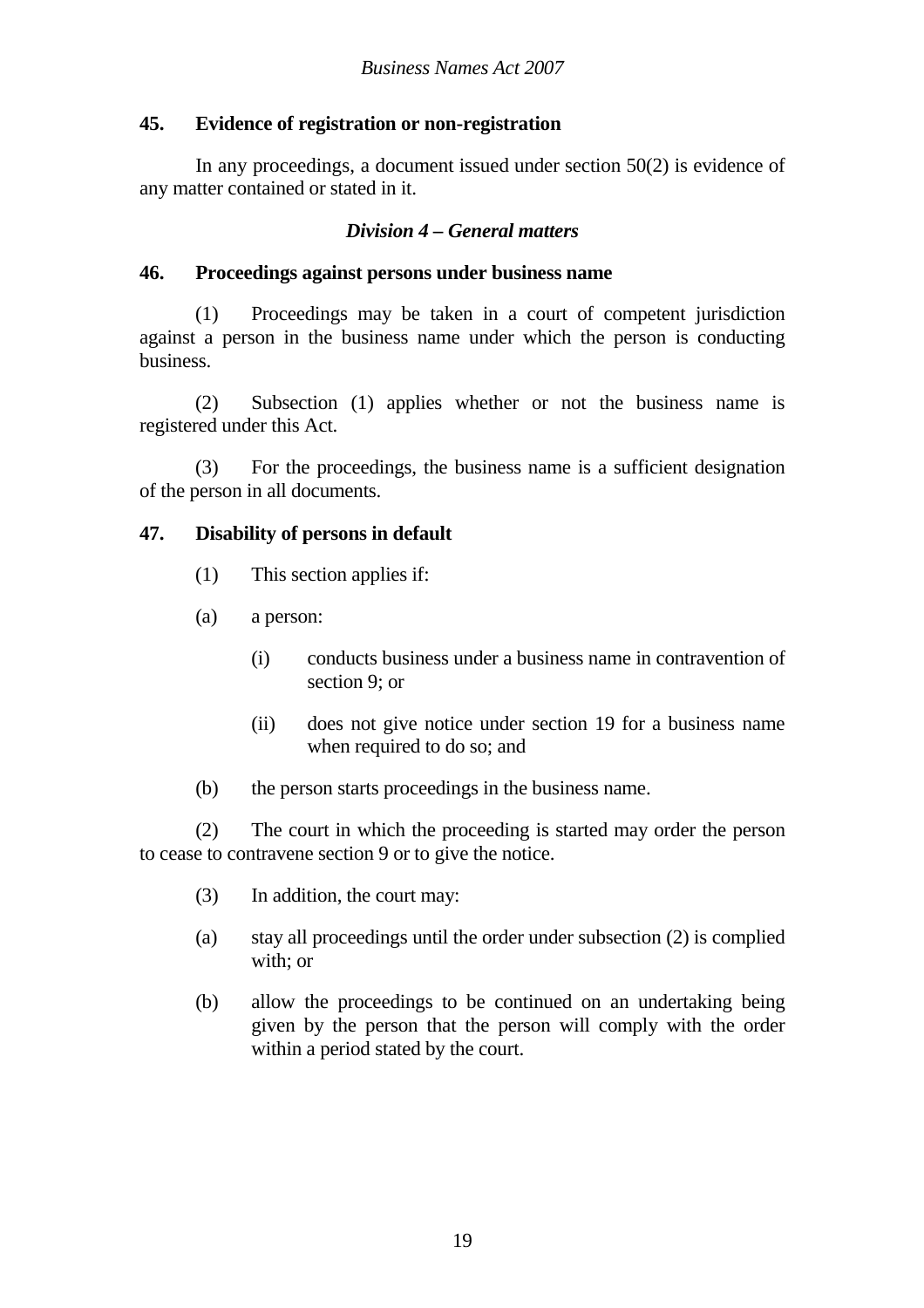# **PART 4 – ADMINISTRATIVE MATTERS**

#### **48. Prohibited names**

 The Minister may, by *Gazette* notice, direct the Commissioner not to register a name, or a name of a kind, stated in the notice.

#### **49. Register of business names**

 (1) The Commissioner must keep a register of business names registered under this Act.

- (2) The following form part of the register:
- (a) a notice given under this Act for a business name registered under this Act;
- (b) a change in the name or principal place of a business under the Corporations Act 2001, on notice of the change being given by ASIC.

## **50. Public access to register**

- (1) Any person may, on payment of the prescribed fee:
- (a) inspect the register; and
- (b) copy or take extracts from the register.
- (2) On payment of the prescribed fee, the Commissioner must issue to a person:
	- (a) a copy of or extract from the register, certified to be a true copy or extract; or
	- (b) a certificate signed by the Commissioner certifying a person was or was not on a date, or during a period stated in the certificate, the registered person for a business name.

## **51. Commissioner may correct errors**

 (1) If the Commissioner is satisfied there is an error in an entry in the register or in a certificate of registration of a business name, the Commissioner may correct the error.

 (2) Any entry or certificate corrected has effect as if the error had not been made.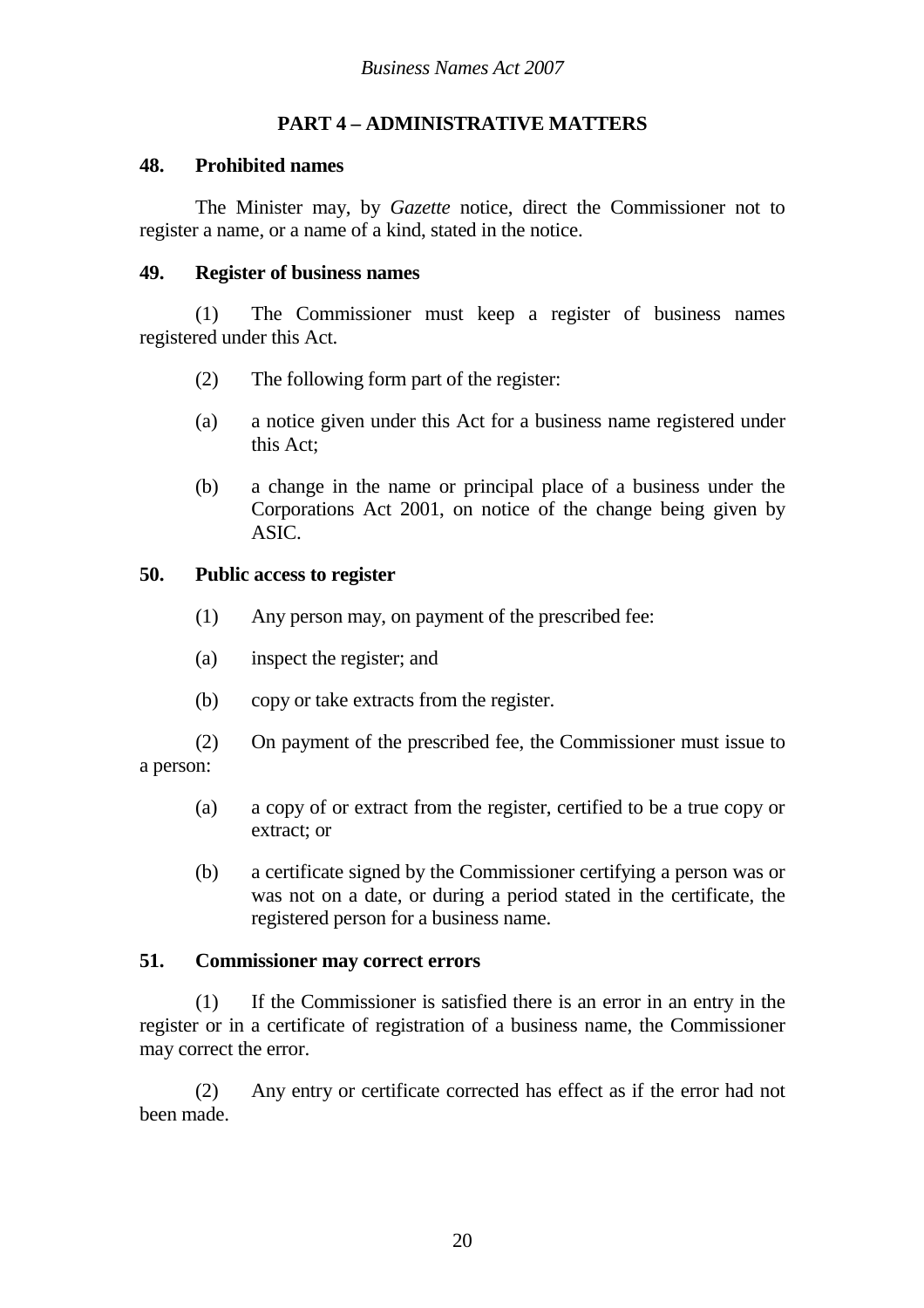## **52. Duplicate certificate of registration**

 The Commissioner must, on payment of the prescribed fee, issue to the registered person for a business name a duplicate certificate of registration for the business name.

## **53. Approved forms**

The Commissioner may approve forms for use under this Act.

# **PART 5 – MISCELLANEOUS MATTERS**

#### **54. Regulations**

- (1) The Administrator may make regulations under this Act.
- (2) The regulations may prescribe fees payable under this Act.

#### **PART 6 – REPEALS AND TRANSITIONAL MATTERS FOR**  *BUSINESS NAMES ACT 2007*

# *Division 1 – Repeals*

## **55. Repeals**

The Acts specified in the Schedule are repealed.

## *Division 2 – Transitional matters*

## **56. Definitions**

In this Part:

"commencement date" means the date on which section 55 commences;

"repealed Act" means the *Business Names Act* as in force immediately before the commencement date.

#### **57. Register**

 The register kept under the repealed Act immediately before the commencement date is taken to be the register under this Act.

## **58. Registered business names**

 A business name registered under the repealed Act immediately before the commencement date is taken to have been registered under this Act on the date the name was registered under the repealed Act.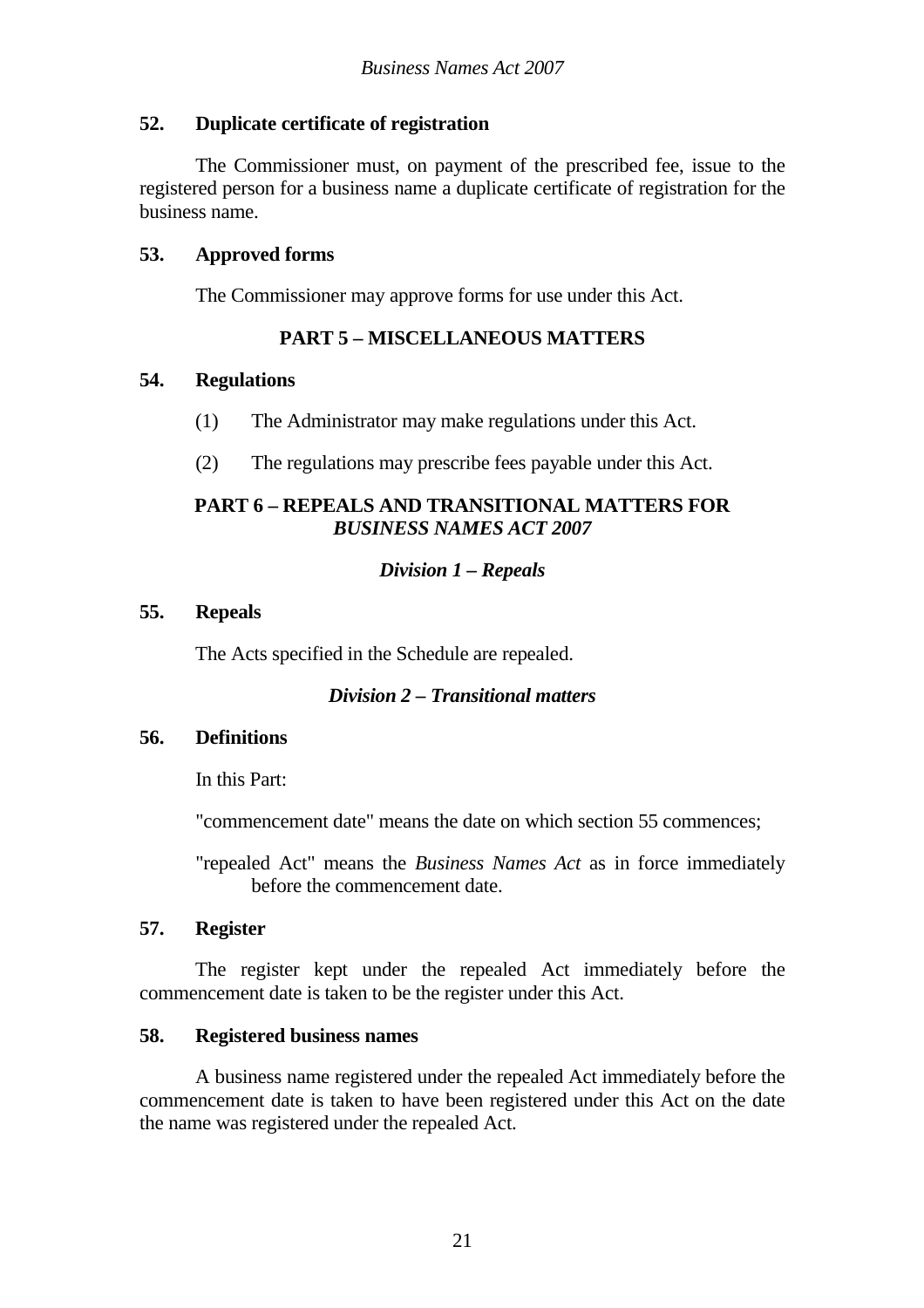# **59. Certificate of registration**

 A certificate of registration of a business name issued under the repealed Act and in force immediately before the commencement date is taken to be a certificate of registration of a business name issued under this Act.

## **60. Application for registration or renewal of registration**

 An application for registration, or renewal of registration, of a business name that was pending immediately before the commencement date is taken to be an application for registration, or renewal of registration, of a business name under this Act.

## **61. Resident agents**

- (1) This section applies if:
- (a) a person was the resident agent under the repealed Act for a business name (the "agent"); and
- (b) under a provision of the repealed Act, the agent was required or permitted to perform a function; and
- (c) under a corresponding provision of this Act, the registered person is required or permitted to perform the function.

 (2) The agent may perform the function under the corresponding provision as if the agent were the registered person for the business name.

 (3) For subsection (2), if the Commissioner is required or permitted to send a notice to the registered person, the Commissioner must send the notice to the agent.

 (4) Subsections (2) and (3) cease to apply on the earliest of the following:

- (a) the date a notice under section 19 is given to the Commissioner for the business name;
- (b) the date an application for renewal of registration for the business name is made under section 16;
- (c) the date notice of revocation is given to the Commissioner under subsection (5);
- (d) the date notice of cessation is given to the Commissioner under subsection (6).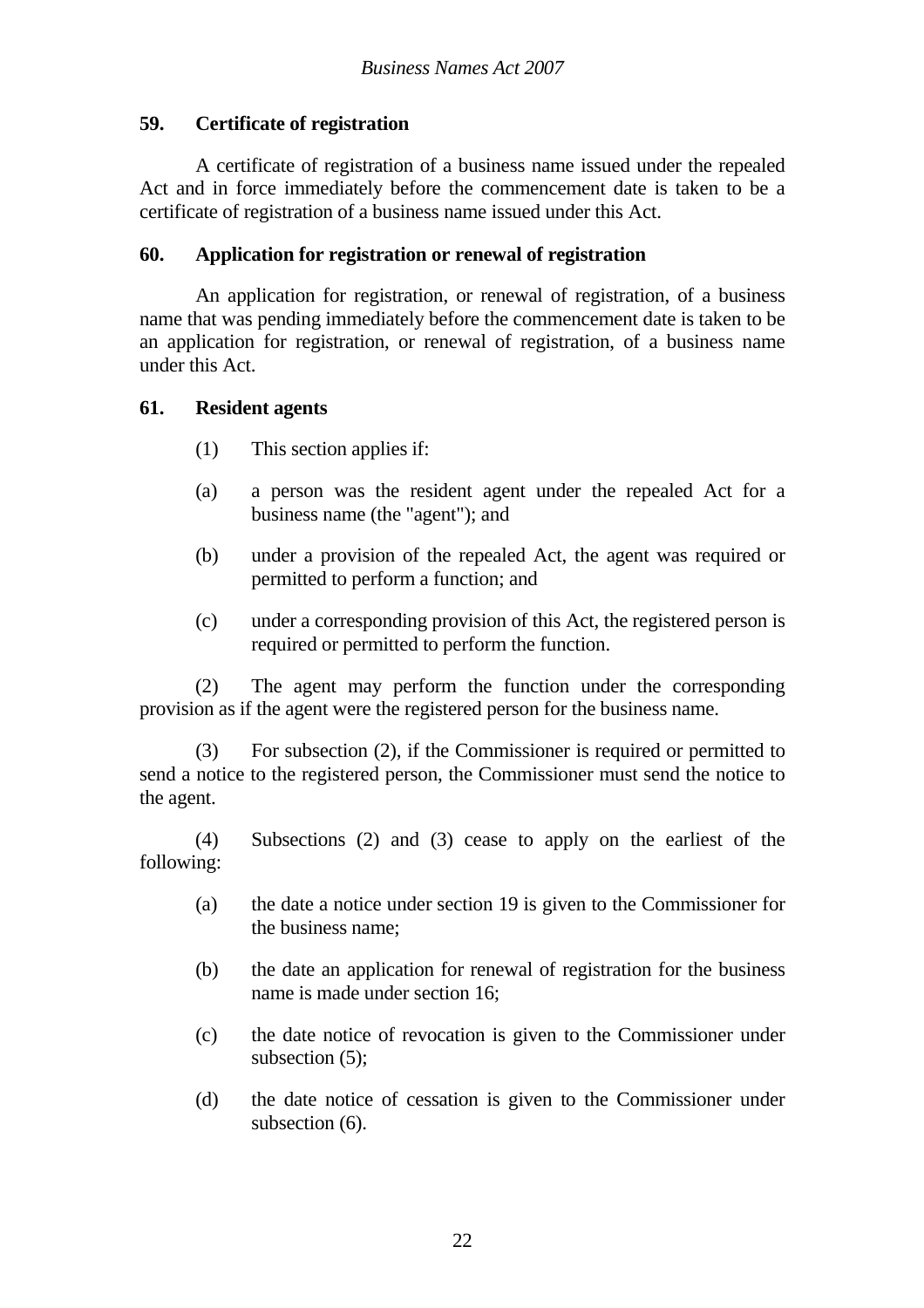(5) The registered person for a business name may revoke an agent's authority to act under this section by:

- (a) giving written notice to the Commissioner of the revocation; and
- (b) giving written notice to the agent of the revocation.
- (6) In addition, an agent may cease to act under this section by:
- (a) giving written notice to the Commissioner of the cessation; and
- (b) giving written notice to the registered person for the business name of the cessation.

# **62. General transitional provision**

 (1) If anything of a kind required or permitted to be done under a provision of this Act was done under a corresponding provision of the repealed Act and still had effect immediately before the commencement date, the thing continues in effect on and after that date as if:

- (a) this Act had been in force when it was done; and
- (b) it had been done under this Act.

 (2) If subsection (1) applies in relation to a notice or other instrument, a reference in the notice or instrument to a provision of the repealed Act must, for that subsection, be read as a reference to the corresponding provision of this Act.

 (3) Without limiting subsections (1) and (2), if a provision of the repealed Act that corresponds to a provision of this Act would, but for its repeal, have applied in relation to anything done or being done or in existence before the commencement date, the provision of this Act applies (with the necessary changes) in relation to the thing.

## **63.** *Interpretation Act* **not affected**

This Part does not limit Part III of the *Interpretation Act*.

# **PART 7 – CONSEQUENTIAL AMENDMENTS**

# *Division 1 – Amendment of Acts*

# *Subdivision 1 – Companies (Unclaimed Assets and Moneys) Act*

## **64. Act amended**

 This Subdivision amends the *Companies (Unclaimed Assets and Moneys) Act*.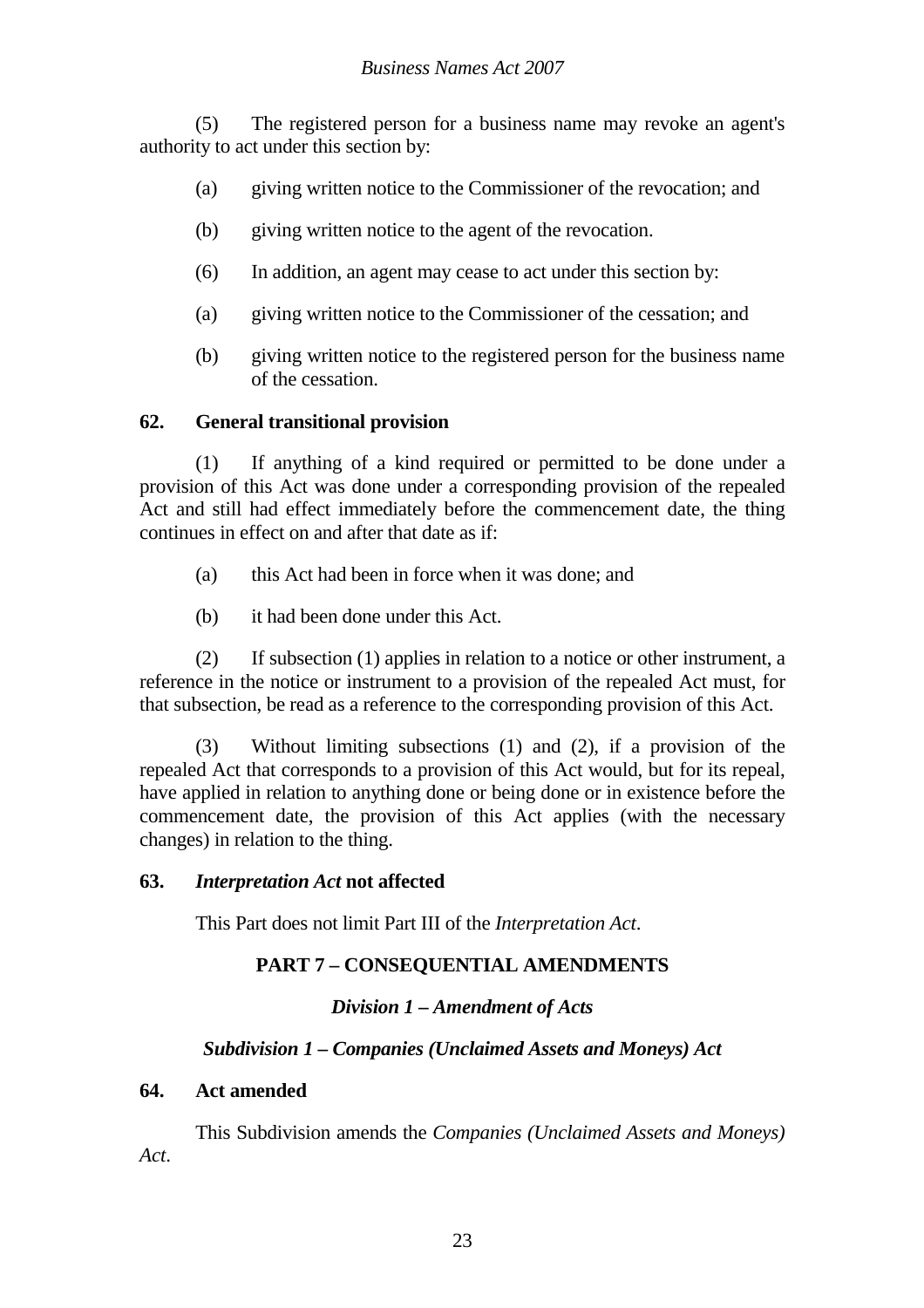# **65. Amendment of section 5 (Definitions)**

(1) Section 5, definition of "the Registrar"

*omit*

(2) Section 5

*insert (in alphabetical order)*

"Commissioner" means the person holding or occupying the office of Commissioner of Consumer Affairs under the *Consumer Affairs and Fair Trading Act*;

## **66. Amendment of section 6 (Unclaimed assets in hands of liquidator)**

Section 6(3)

*omit*

Registrar

*substitute* 

Commissioner

## *Subdivision 2 – Partnership Act*

## **67. Act amended**

This Subdivision amends the *Partnership Act*.

# **68. Amendment of section 57 (Registration)**

Section 57(3)

*omit*

Registrar of Business Names

*substitute* 

Commissioner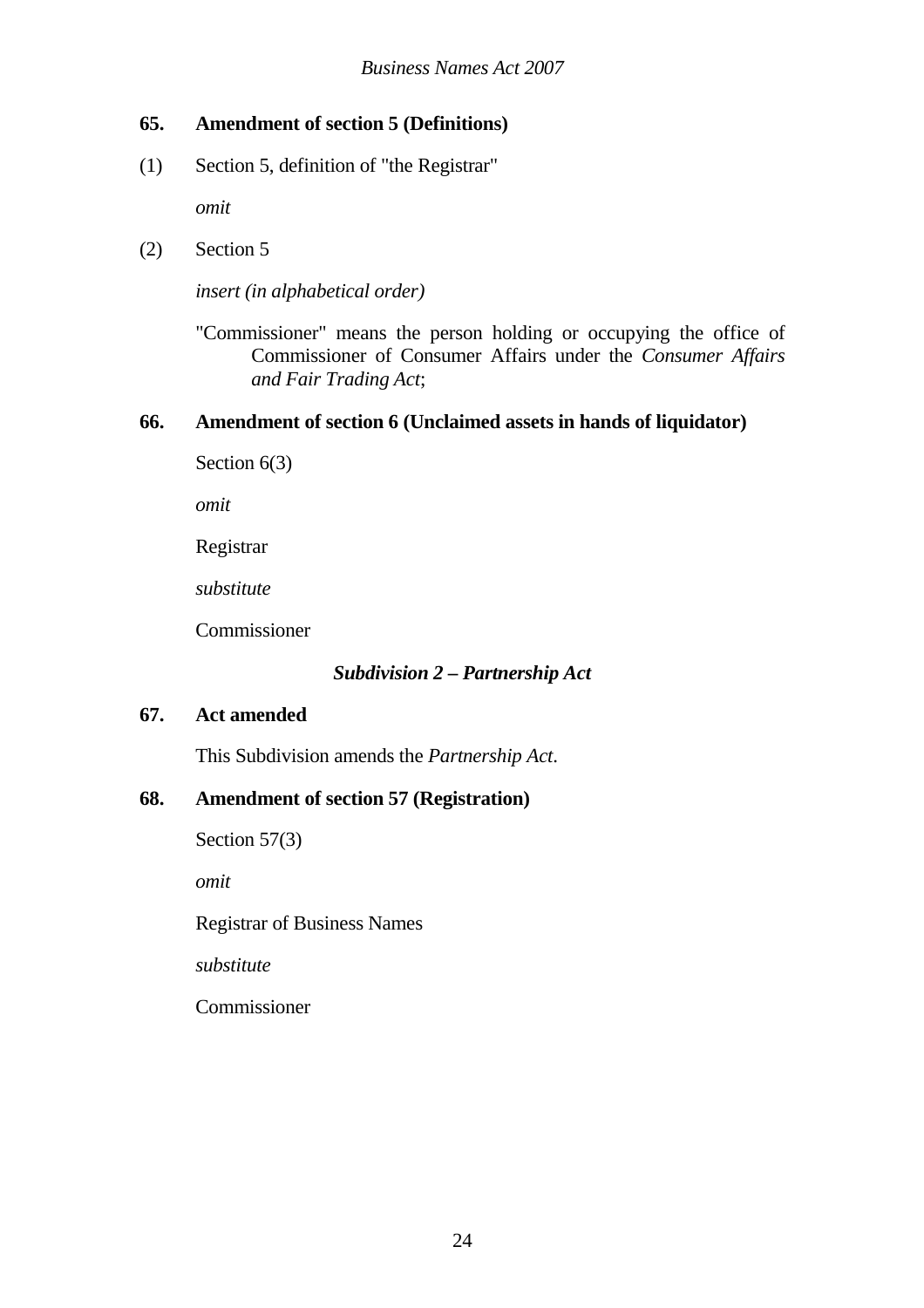# *Division 2 – Amendment of subordinate legislation*

# *Subdivision 1 – Consumer Affairs and Fair Trading (Travel Agents) Regulations*

## **69. Regulations amended**

 This Subdivision amends the *Consumer Affairs and Fair Trading (Travel Agents) Regulations*.

# **70. Amendment of regulation 3 (Application for licence)**

```
 Regulation 3(2)(b)
```
*omit*

Registrar of Business Names within the meaning of

*substitute*

Commissioner under

# **71. Amendment of Schedule 1**

Schedule 1, Forms 1 and 2, Note 1

*omit, substitute*

A certificate of the Commissioner under the *Business Names Act* that each business name stated in this application has been registered under that Act must accompany this form.

# *Subdivision 2 – Local Court Rules*

# **72. Rules amended**

This Subdivision amends the *Local Court Rules*.

# **73. Amendment of rule 1.09 (Definitions)**

Rule 1.09, definition of "firm"

*omit, substitute* 

"firm" means an unincorporated body of persons (whether consisting of individuals or of corporations or partly of individuals and partly of corporations) associated together to conduct business;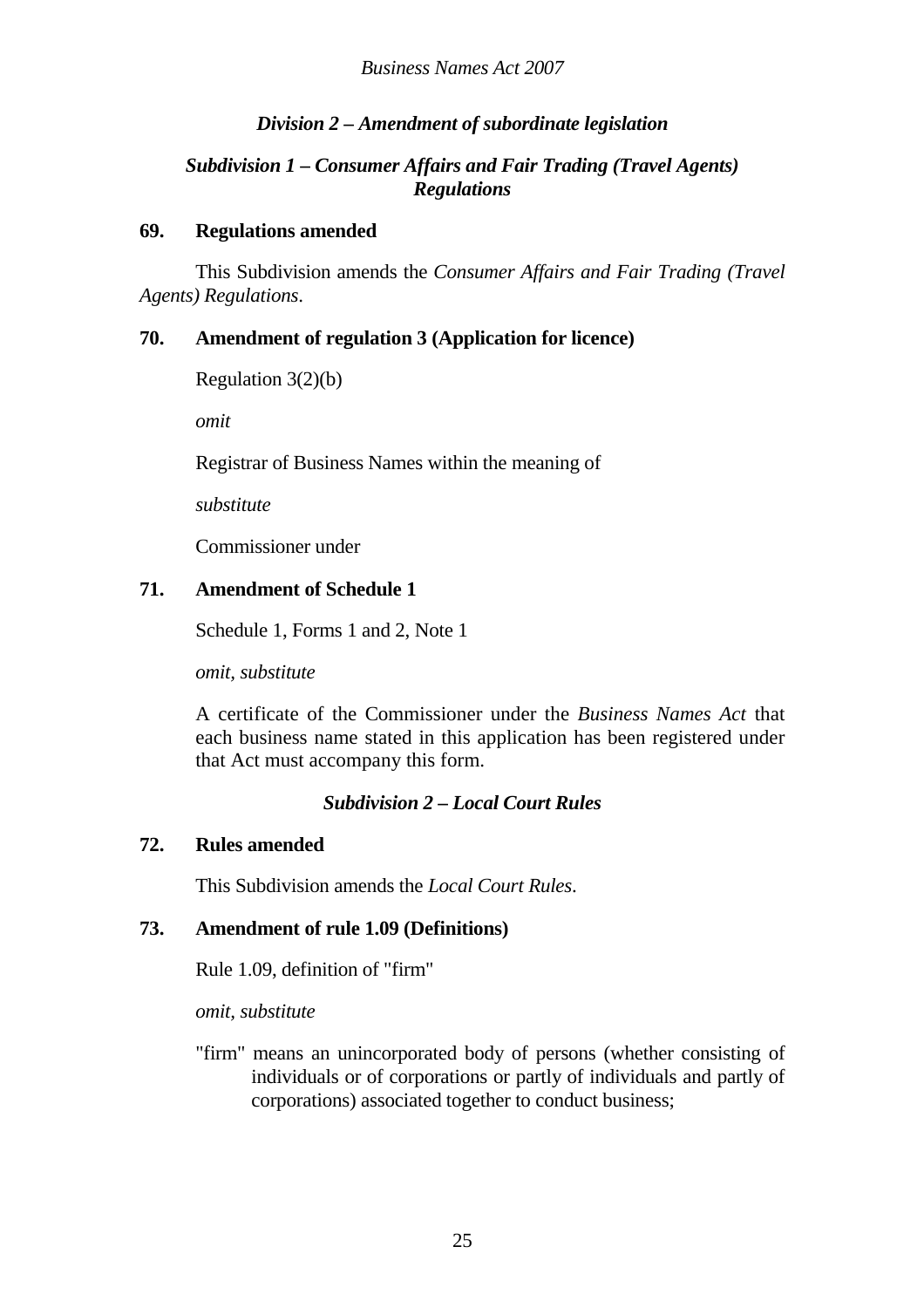# **74. Amendment of rule 6.05 (Personal service on firm or company)**

(1) Rule 6.05(a)

*omit*

*Business Names Act* – by serving a document in accordance with section 31(2) of that Act;

*substitute* 

*Business Names Act* – by:

- (i) leaving a document, addressed to the firm, at the firm's business address with someone who appears to be at least 16 years old and appears to be employed by the firm; or
- (ii) sending a document by registered post addressed to the firm at the firm's business address; or
- $(2)$  Rule 6.05(b), at the end

*insert*

or

## *Subdivision 3 – Private Security (Security Firms) Regulations*

## **75. Regulations amended**

 This Subdivision amends the *Private Security (Security Firms) Regulations*.

#### **76. Amendment of Schedule**

Schedule, Note (a)

*omit, substitute*

A certificate of the Commissioner under the *Business Names Act* that each business name stated in this application has been registered under that Act must accompany this form.

## *Subdivision 4 – Small Claims Rules*

## **77. Rules amended**

This Subdivision amends the *Small Claims Rules*.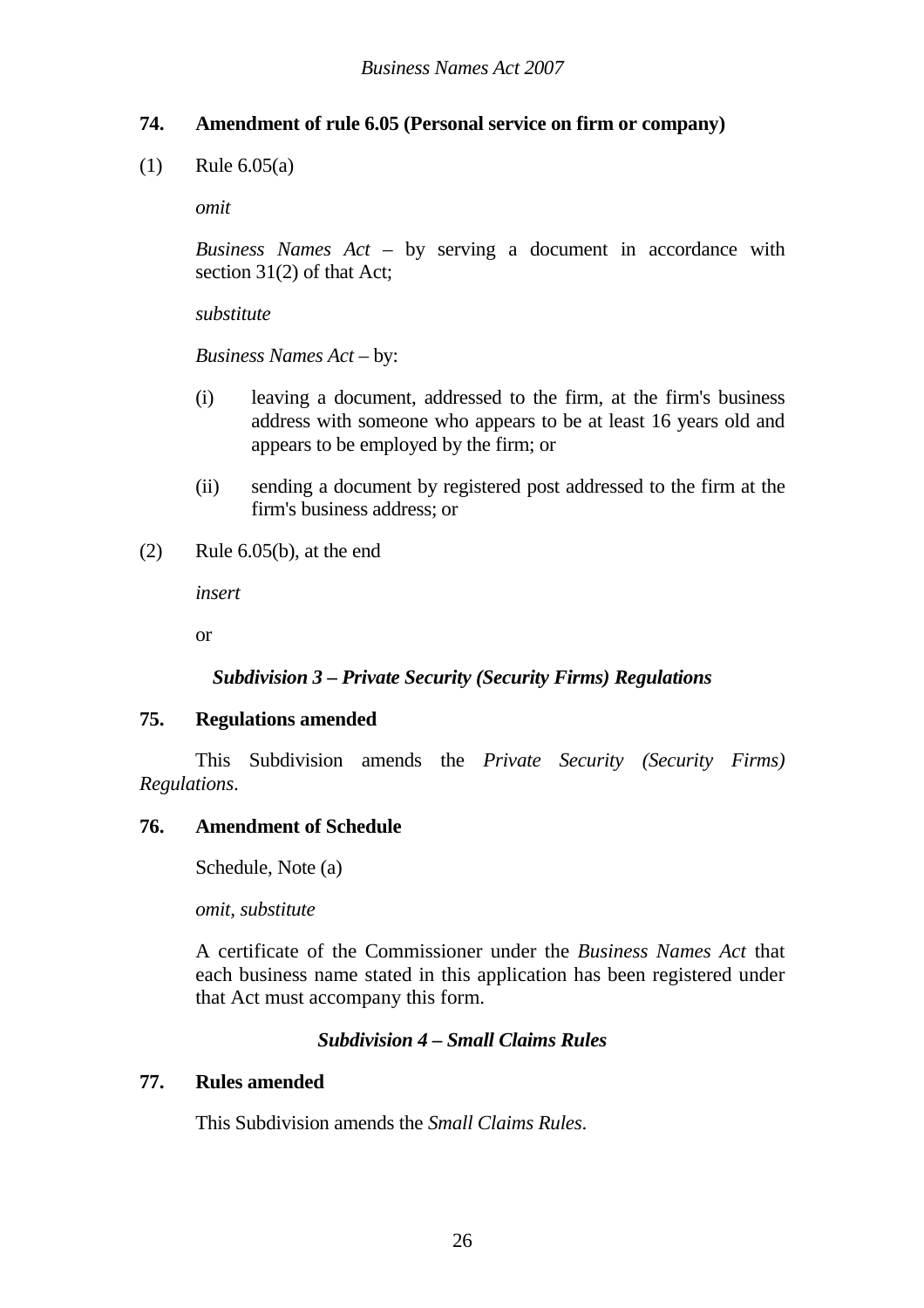# **78. Amendment of rule 1.06 (Definitions)**

Rule 1.06, definition of "firm"

*omit, substitute* 

"firm" means an unincorporated body of persons (whether consisting of individuals or of corporations or partly of individuals and partly of corporations) associated together to conduct business;

# **79. Amendment of rule 6.05 (Personal service on firm or company)**

(1) Rule 6.05(a)

*omit*

*Business Names Act* – by serving a document in accordance with section 31(2) of that Act;

*substitute* 

#### *Business Names Act* – by:

- (i) leaving a document, addressed to the firm, at the firm's business address with someone who appears to be at least 16 years old and appears to be employed by the firm; or
- (ii) sending a document by registered post addressed to the firm at the firm's business address; or
- (2) Rule 6.05(b), at the end

*insert*

or

## **80. Amendment of Schedule 1**

(1) Schedule 1, Form 6A

*omit* 

/\* the resident agent of the \* plaintiff/defendant \* firm/ a person apparently in the service of the resident agent of the \* plaintiff/defendant \* firm and who is apparently of or above the age of 16 years \*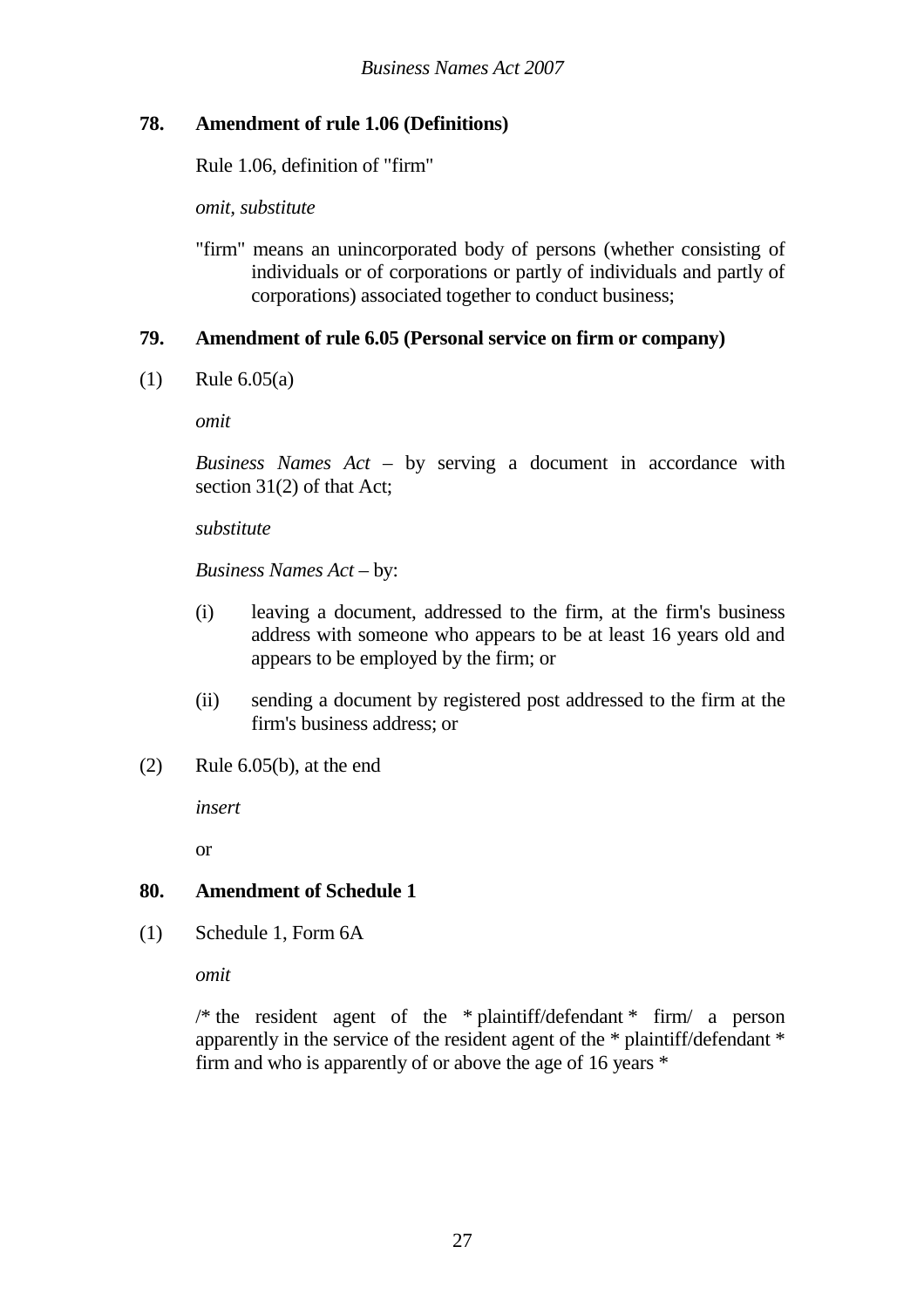(2) Schedule 1, Form 6A

*omit* 

/ resident agent's address in the Territory \*

(3) Schedule 1, Form 7A

*omit* 

/\* the resident agent of the defendant firm/ a person apparently in the service of the resident agent of the defendant firm and who is apparently of or above the age of 16 years \*

(4) Schedule 1, Form 7A

*omit* 

/ resident agent's address in the Territory \*

(5) Schedule 1, Form 7B

*omit* 

/\* the resident agent of the defendant firm/ a person apparently in the service of the resident agent of the defendant firm and who is apparently of or above the age of 16 years \*

(6) Schedule 1, Form 7B

*omit* 

/ resident agent's address in the Territory \*

(7) Schedule 1, Form 7C

*omit* 

 $/*$  the resident agent of the defendant firm a person apparently in the service of the resident agent of the defendant firm and who is apparently of or above the age of 16 years \*

(8) Schedule 1, Form 7C

*omit* 

/ resident agent's address in the Territory \*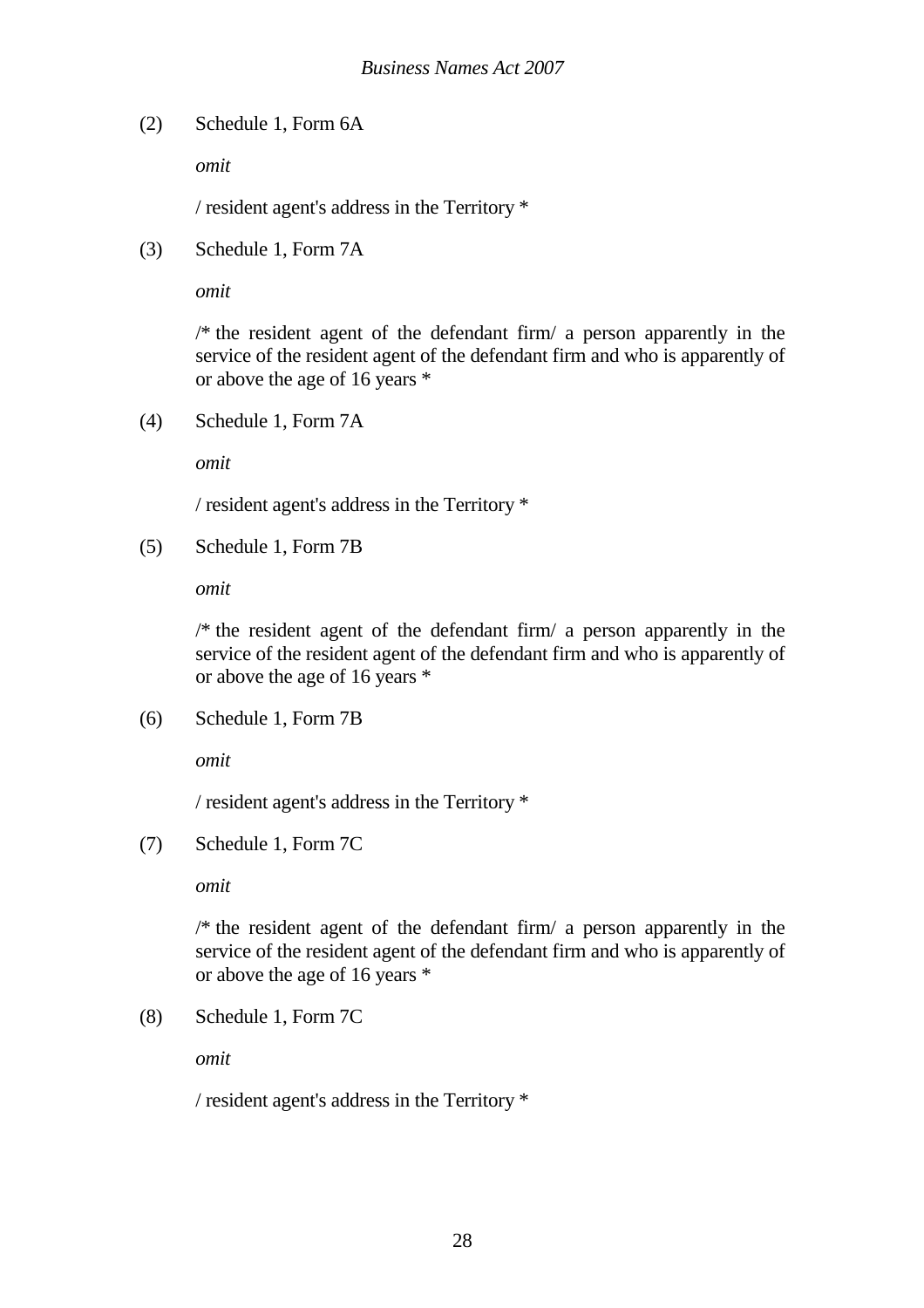## (9) Schedule 1, Form 23A

*omit* 

/\* the resident agent of the \* plaintiff/defendant \* firm/ a person apparently in the service of the resident agent of the \* plaintiff/defendant \* firm and who is apparently of or above the age of 16 years \*

(10) Schedule 1, Form 23A

*omit* 

/ resident agent's address in the Territory \*

## *Subdivision 5 – Work Health Court Rules*

## **81. Rules amended**

This Subdivision amends the *Work Health Court Rules*.

## **82. Amendment of rule 1.08 (Interpretation)**

Rule 1.08(1), definition of "firm"

*omit, substitute* 

"firm" means an unincorporated body of persons (whether consisting of individuals or of corporations or partly of individuals and partly of corporations) associated together to conduct business;

## **83. Amendment of rule 4.05 (Personal service on firm or company)**

Rule 4.05(a)

*omit*

*Business Names Act* – by serving a document in accordance with section 31(2) of that Act;

*substitute* 

*Business Names Act* – by:

- (i) leaving a document, addressed to the firm, at the firm's business address with someone who appears to be at least 16 years old and appears to be employed by the firm; or
- (ii) sending a document by registered post addressed to the firm at the firm's business address; or